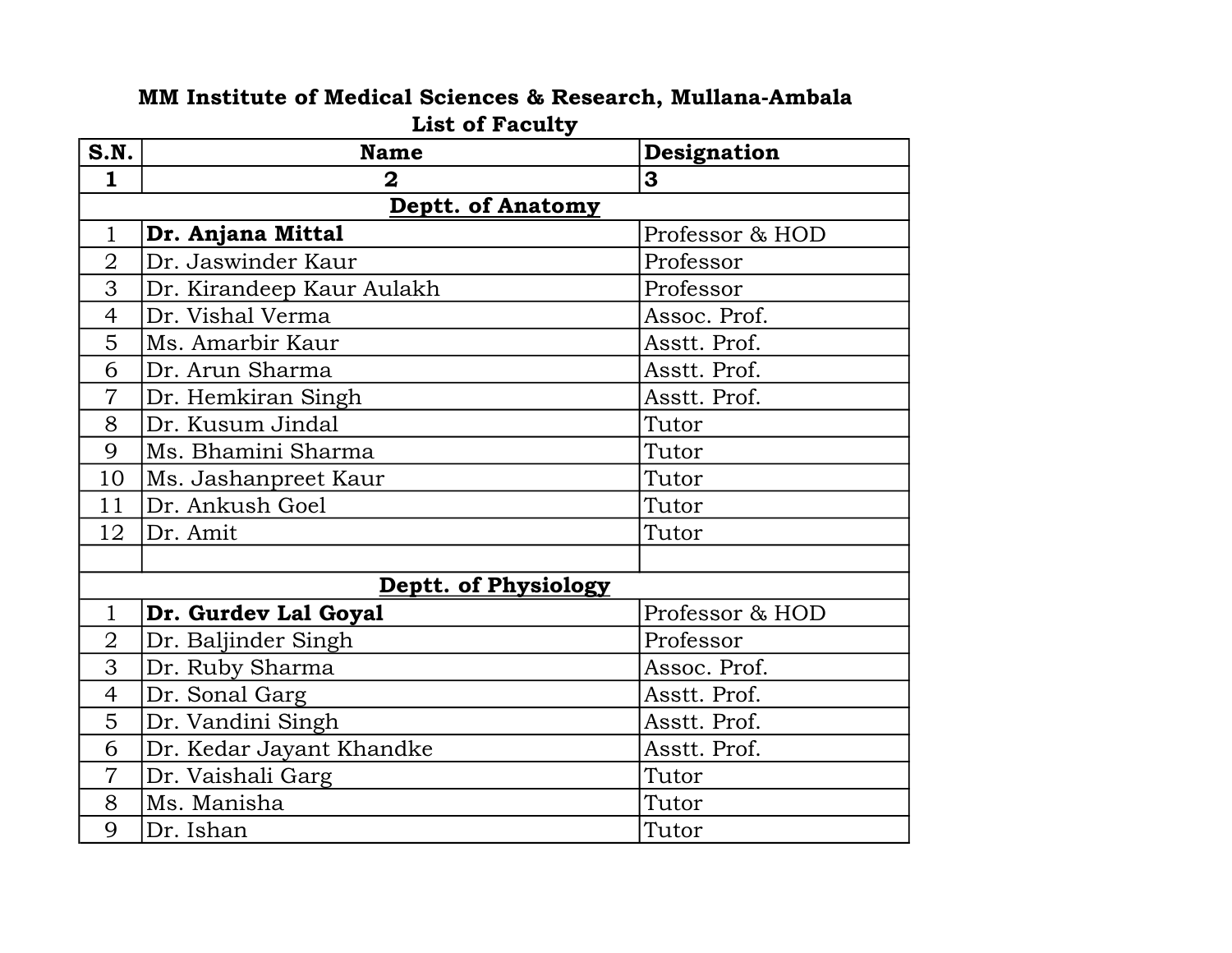| 10                             | Dr. Aditi Sharma              | Tutor                      |  |
|--------------------------------|-------------------------------|----------------------------|--|
| <b>Deptt. of Bio-Chemistry</b> |                               |                            |  |
| $\mathbf{1}$                   | Dr. Sasanka Chakrabarti       | <b>Professor &amp; HOD</b> |  |
| $\overline{2}$                 | Dr. Jyoti Aggarwal            | Professor                  |  |
| 3                              | Dr. Anil Kumar Batta          | Professor                  |  |
| $\overline{4}$                 | Dr. Sunita Manhas             | Assoc. Prof.               |  |
| 5                              | Dr. Parul Goel                | Assoc. Prof.               |  |
| 6                              | Dr. Karanpreet Bhutani        | Asstt. Prof.               |  |
| $\overline{7}$                 | Ms. Chahat Sehgal             | Tutor                      |  |
| 8                              | Ms. Aditi Sharma              | Tutor                      |  |
| 9                              | Mr. Umesh Kumar               | Tutor                      |  |
| 10                             | Ms. Preeti Sharma             | Tutor                      |  |
|                                | <b>Deptt. of Pharmacology</b> |                            |  |
| $\mathbf{1}$                   | Dr. P.P. Khosla               | Professor & HOD            |  |
| $\overline{2}$                 | Dr. Anshu Gupta               | Professor                  |  |
| 3                              | Dr. Ranjodh Jeet Singh        | Assoc. Prof.               |  |
| $\overline{4}$                 | Dr. Vidhushi Sharma           | Asstt. Prof.               |  |
| 5                              | Dr. Arvind Narwat             | Asstt. Prof.               |  |
| 6                              | Dr. Parminder Kaur            | Asstt. Prof.               |  |
| $\overline{7}$                 | Dr. Jatinder Singh            | Asstt. Prof.               |  |
| 8                              | Ms. Mamta                     | Sr. Resident               |  |
| 9                              | Ms. ChanderPriya Aggarwal     | Tutor                      |  |
| 10                             | Dr. Amritdeep Singh           | Tutor                      |  |
| 11                             | Dr. Kamal                     | Tutor                      |  |
| 12                             | Dr. Sneha Gadhavi             | Tutor                      |  |
| 13                             | Dr. SIMRANPREET SINGH         | Tutor (PG)                 |  |
| 14                             | Dr. Varinderjyot Singh Kahlon | Tutor (PG)                 |  |
|                                |                               |                            |  |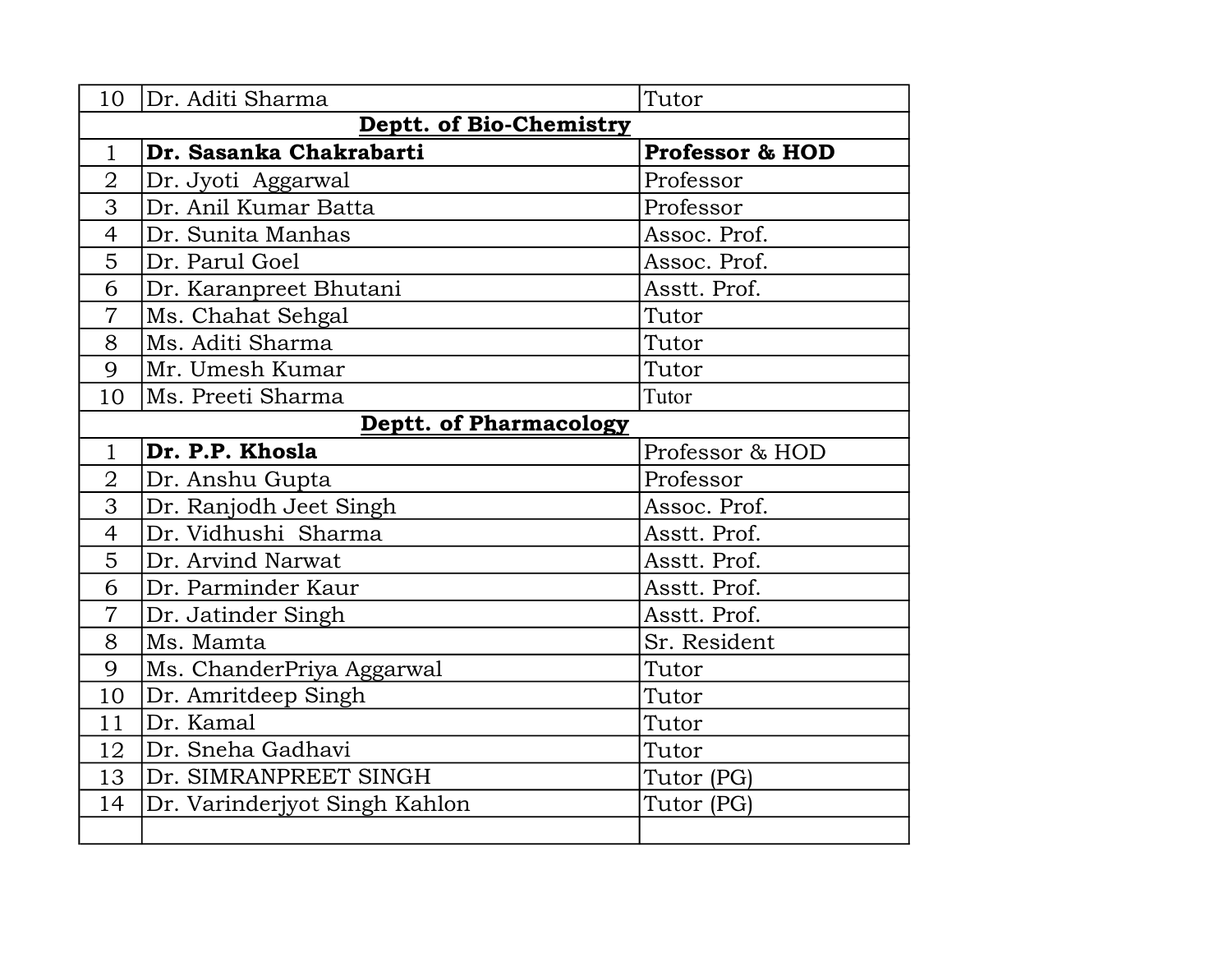| <b>Deptt. of Pathology</b> |                             |                    |
|----------------------------|-----------------------------|--------------------|
| $\mathbf{1}$               | Dr. Vijay Shrawan Nijhawan  | Professor & HOD    |
| $\overline{2}$             | Dr. Rupinder Kaur           | Professor          |
| 3                          | Dr. Prem Singh              | Professor          |
| $\overline{4}$             | Dr. Rattan Nangia           | Professor          |
| 5                          | Dr. S.P. Khanna             | Professor          |
| 6                          | Dr. Ramesh Kumar Kundal     | Professor          |
| $\overline{7}$             | Dr. Charu Batra Atreja      | Assoc. Prof.       |
| 8                          | Dr. Irbinder Kour Bali      | Assoc. Prof.       |
| 9                          | Dr. Maitrayee Roy           | Assoc. Prof.       |
| 10                         | Dr. Jaskirat Singh          | Assoc. Prof.       |
| 11                         | Dr. Neha Singh              | Asstt. Prof.       |
| 12                         | Dr. Surbhi Rajauria         | Asstt. Prof.       |
| 13                         | Dr. Deepika Wadhera         | Asstt. Prof.       |
| 14                         | Dr. Shefali Setia           | Sr. Resident       |
| 15                         | Dr. Samriti Gupta           | Sr. Resident       |
| 16                         | Dr. PUJA BHOWMIK            | <b>PG</b> Resident |
| 17                         | Dr. JASLEEN KAUR SANDHU     | PG Resident        |
| 18                         | Dr. PALAK MAYER             | PG Resident        |
| 19                         | Dr. KANWARPREET KAUR CHEEMA | PG Resident        |
| 20                         | Dr. SANJEEV KUMAR           | PG Resident        |
| 21                         | Dr. DEVANSH MAHAJAN         | PG Resident        |
| 22                         | Dr. ASHMITA JOSHI           | <b>PG</b> Resident |
| 23                         | DR. DILJOT KAUR PANNU       | <b>PG</b> Resident |
| 24                         | DR. AGAM HANS               | PG Resident        |
| 25                         | DR. SAURAV HIRA             | PG Resident        |
| 26                         | Dr. Kuljeet Kaur            | PG Resident        |
| 27                         | Dr. Sahil Singhal           | PG Resident        |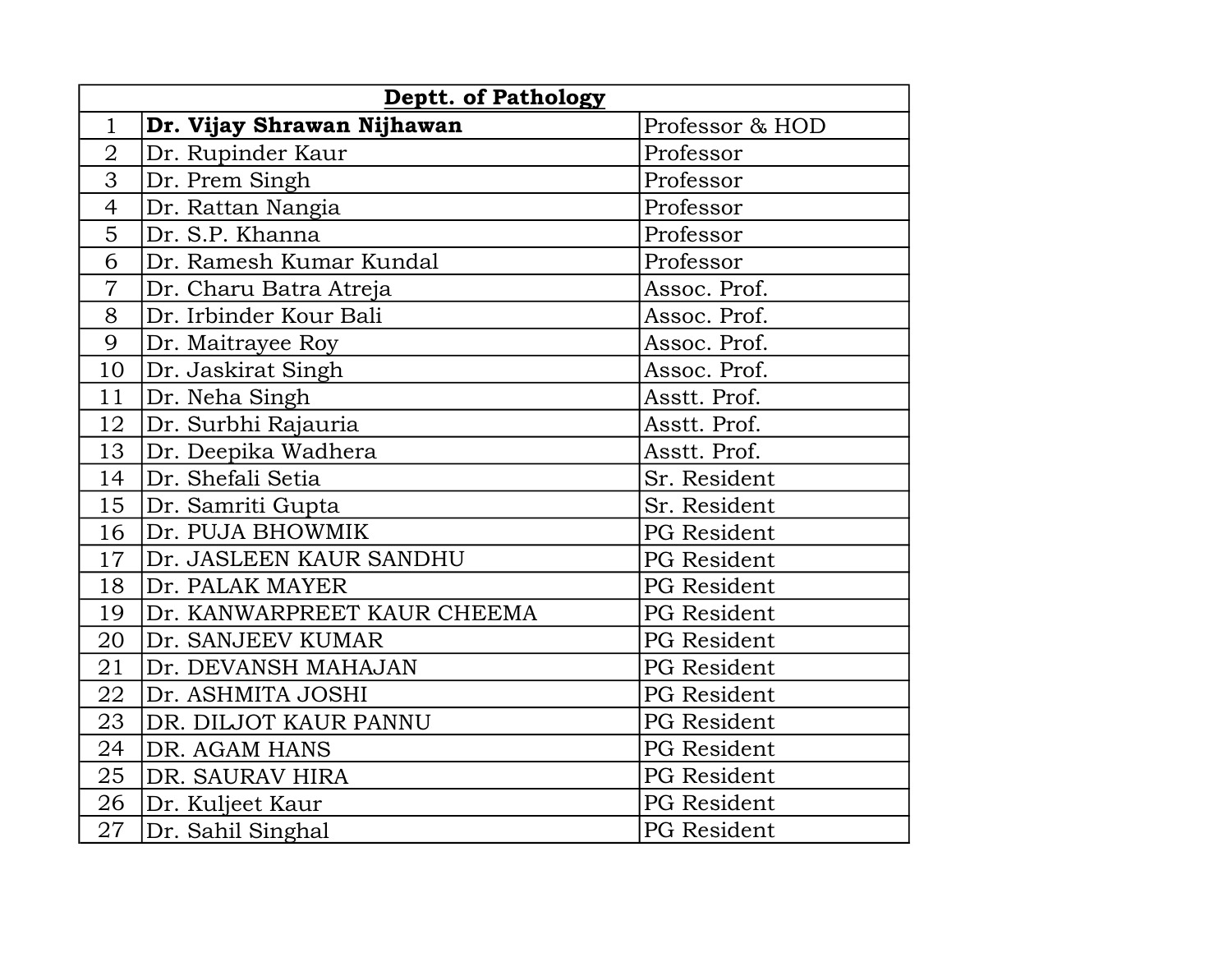| 28             | Dr. Aayushi Chauhan                | PG Resident        |
|----------------|------------------------------------|--------------------|
| 29             | Dr. Debkanya Saha                  | <b>PG</b> Resident |
| 30             | Dr. Archana Kumari                 | <b>PG</b> Resident |
| 31             | Dr. Deepshikha                     | PG Resident        |
| 32             | Dr. Bharat Gairola                 | <b>PG</b> Resident |
|                |                                    |                    |
|                | Deptt. of Microbiology             |                    |
| $\mathbf{1}$   | Dr. Narinder Kaur                  | Professor & HOD    |
| $\overline{2}$ | Dr. Jaswinder Singh Gill           | Professor          |
| 3              | Dr. Rosy Bala                      | Assoc. Prof.       |
| $\overline{4}$ | Dr. Jyoti Chauhan                  | Asstt. Prof.       |
| 5              | Dr. Rumana Farooq Mir              | Asstt. Prof.       |
| 6              | Mr. Harit Kumar                    | Asstt. Prof.       |
| $\overline{7}$ | Ms. Shalini Shrivastav             | Tutor              |
| 8              | Mr. Shubham Chauhan                | Tutor              |
| 9              | Mr. Shahbaz Aman                   | Tutor              |
| 10             | Mr. Dharmender Kumar               | Tutor              |
| 11             | Dr. PUJA KESHWANIA                 | Tutor (PG)         |
| 12             | Dr. IQRA SHAH                      | Tutor (PG)         |
|                | <b>Deptt. of Forensic Medicine</b> |                    |
| $\mathbf{1}$   | Dr. K.K. Aggarwal                  | Professor & HOD    |
| $\overline{2}$ | Dr. Kanika Kohli                   | Assoc. Prof.       |
| 3              | Dr. Munish Sharma                  | Asstt. Prof.       |
| $\overline{4}$ | Dr. Komal Saini                    | Tutor              |
| 5              | Dr. Simple Sangwan                 | Tutor              |
| 6              | Dr. VIPAN BHANDARI                 | <b>PG</b> Resident |
| $\overline{7}$ | Dr. DEEPAK SHARMA                  | PG Resident        |
| 8              | Dr. Vikramjeet Singh               | PG Resident        |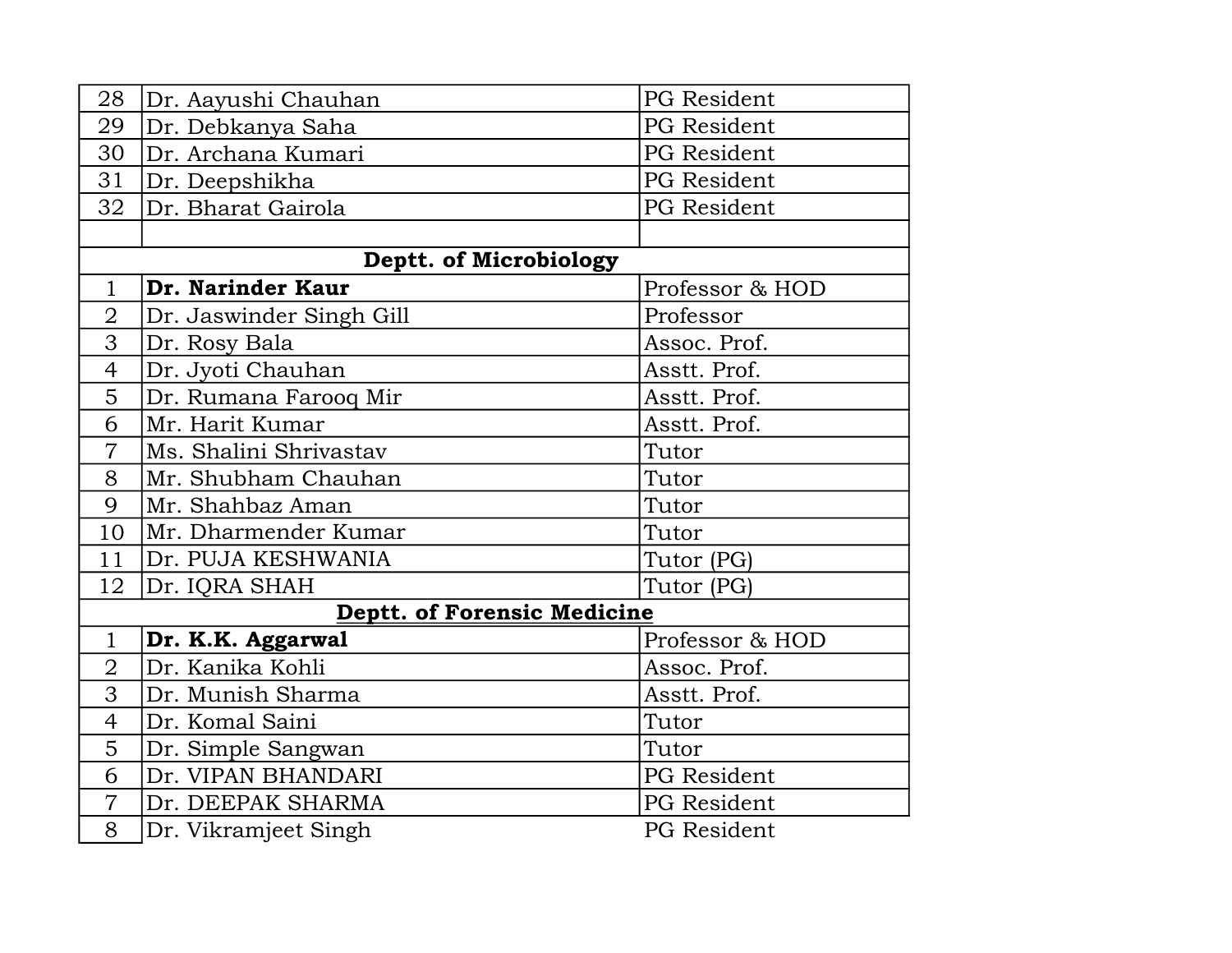| 9              | Dr. Abhishek Anand                | PG Resident               |  |
|----------------|-----------------------------------|---------------------------|--|
|                |                                   |                           |  |
|                | Deptt. of P.S.M.                  |                           |  |
| $\mathbf{1}$   | Dr. Anshu Mittal                  | Professor & HOD           |  |
| $\overline{2}$ | Dr. Gauri Shankar Goel            | Associate Professor       |  |
| 3              | Dr. Shilpi Gupta                  | Asstt. Prof. (Statistics) |  |
| 4              | Dr. Kashish Grover                | Asstt. Prof.              |  |
| 5              | Dr. Harsimranjit Kaur             | Asstt. Prof.              |  |
| 6              | Dr. Varsha Gupta                  | Asstt. Prof.              |  |
| $\overline{7}$ | Dr. Saras Sanchaya                | Asstt. Prof.              |  |
| 8              | Dr. Shivashish Gupta              | Asstt. Prof.              |  |
| 9              | Dr. Kapil Kumar                   | <b>PG</b> Resident        |  |
| 10             | Dr. Soorveer Singh Gurjar         | PG Resident               |  |
| 11             | Dr. Anushtha Singh                | <b>PG</b> Resident        |  |
| 12             | Dr. Anil Ahuja                    | <b>PG</b> Resident        |  |
| 13             | Dr. Anviksha Singal               | PG Resident               |  |
| 14             | Dr. Saachi Sood                   | <b>PG</b> Resident        |  |
| 15             | Dr. Vaishali                      | <b>PG</b> Resident        |  |
| 16             | Dr. Parkeet Singh                 | PG Resident               |  |
| 17             | Dr. Kamiya Chugh                  | <b>PG</b> Resident        |  |
|                | <b>Deptt. of General Medicine</b> |                           |  |
| $\mathbf 1$    | Dr. B.K. Aggarwal                 | Professor & Principal     |  |
| $\overline{2}$ | Dr. Sunita Gupta                  | <b>Professor and HOD</b>  |  |
| 3              | Dr. Savita Kapila                 | Professor                 |  |
| 4              | Dr. Mini Bhatnagar                | Professor                 |  |
| 5              | Dr. Sandeep Joshi                 | Professor                 |  |
| 6              | Dr. Savita Kumari                 | Professor                 |  |
| $\overline{7}$ | Dr. Karun Puran Bhatti            | Professor                 |  |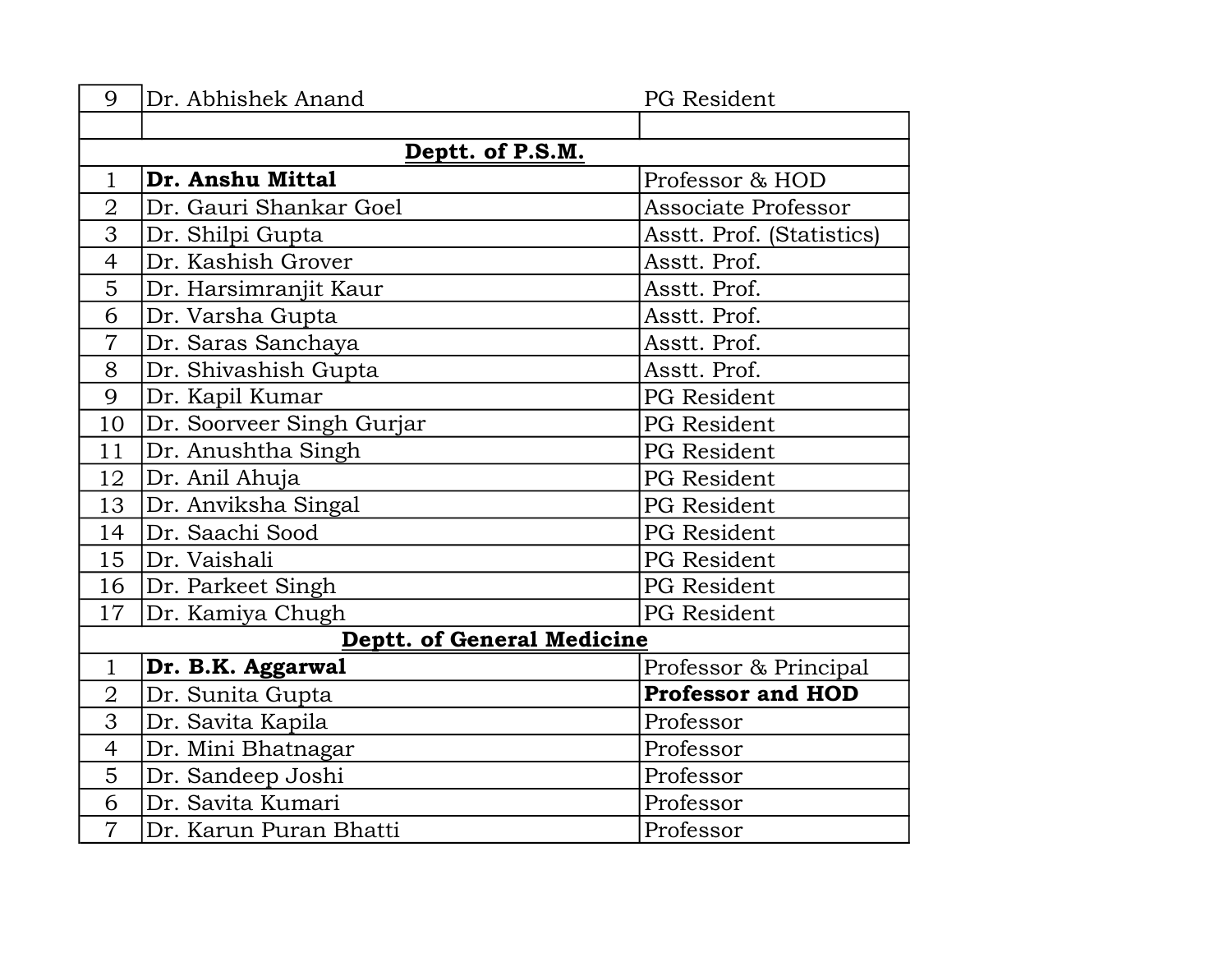| 8  | Dr. Mohit Singla          | Assoc. Prof.       |
|----|---------------------------|--------------------|
| 9  | Dr. Nitin Gupta           | Assoc. Prof.       |
| 10 | Dr. Shatakshi Singh       | Asstt. Prof.       |
| 11 | Dr. Pratik Mittal         | Asstt. Prof.       |
| 12 | Dr. Sapinder Pal Singh    | Asstt. Prof.       |
| 13 | Dr. Puja Madala           | Asstt. Prof.       |
| 14 | Dr. Syed Marghoob Hasan   | Asstt. Prof.       |
| 15 | Dr. Amit Saini            | Asstt. Prof.       |
| 16 | Dr. Jasbir Malik          | Asstt. Prof.       |
| 17 | Dr. Abhinav Gupta         | Asstt. Prof.       |
| 18 | Dr. Saurav Aggarwal       | Asstt. Prof.       |
| 19 | Dr. Sheikh Ishfaq         | Asstt. Prof.       |
| 20 | Dr. Rattan Kumar          | Asstt. Prof.       |
| 21 | Dr. Mohit                 | Asstt. Prof.       |
| 22 | Dr. Ashank Goel           | Sr. Resident       |
| 23 | Dr. Manu Mathew           | Sr. Resident       |
| 24 | Dr. Chinde Nafe           | Sr. Resident       |
| 25 | Dr. Rohit Thakur          | Sr. Resident       |
| 26 | Dr. Shanker Tayal         | Sr. Resident       |
| 27 | Dr. Abhinav Neelu         | Sr. Resident       |
| 28 | Dr. Srivatsa C            | Sr. Resident       |
| 29 | Dr. Gaurav Singh          | Sr. Resident       |
| 30 | Dr. PARAMJEET SINGH       | PG Resident        |
| 31 | Dr. ANI ABHISHEK SHARMA   | PG Resident        |
| 32 | Dr. NIKITA AGRAWAL        | PG Resident        |
| 33 | Dr. PRATEEK CHANDRA       | PG Resident        |
| 34 | Dr. HEM BHIMJIBHAI JIVANI | PG Resident        |
| 35 | Dr. YATHARTH BANSAL       | <b>PG</b> Resident |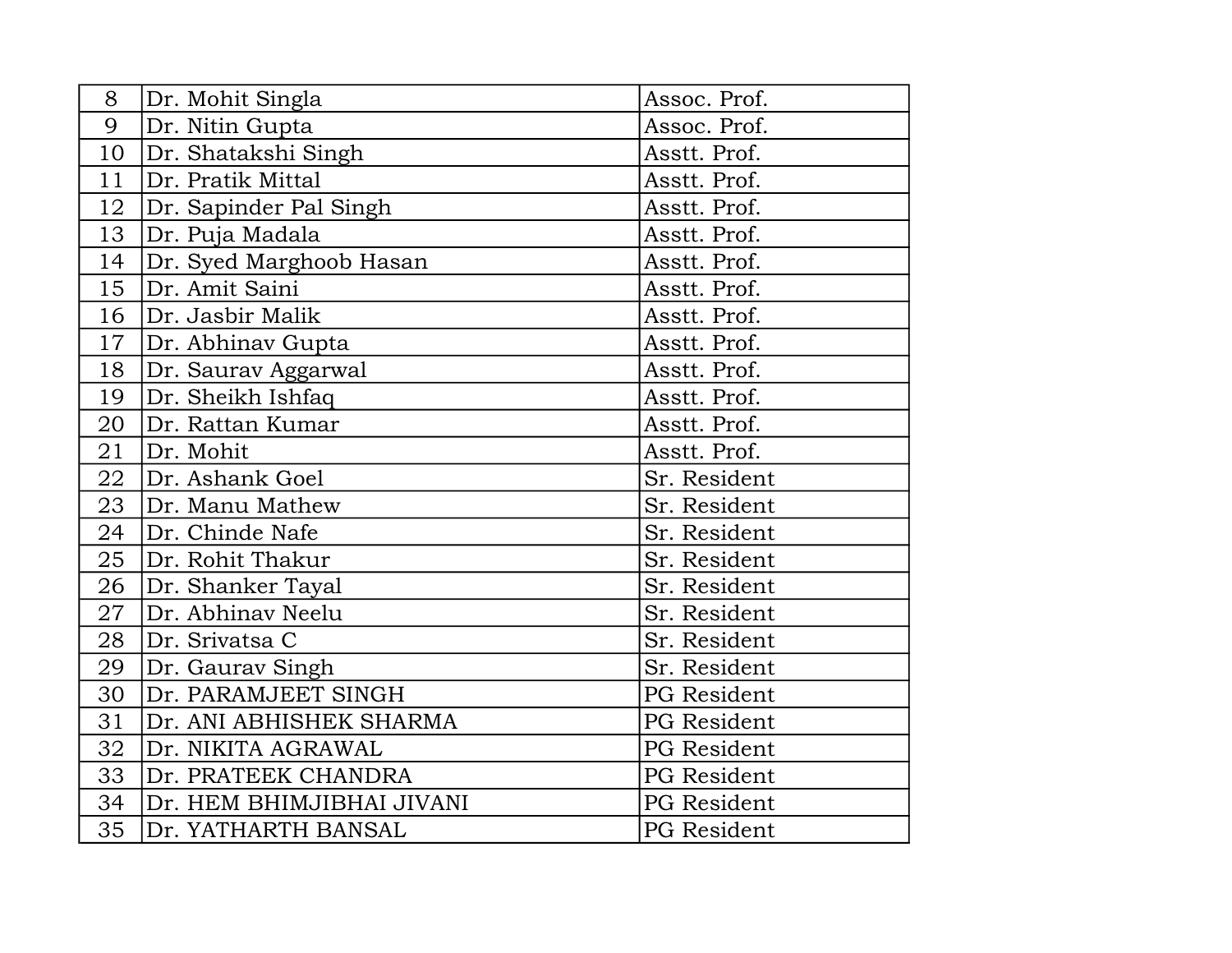| 36 | Dr. AMARINDER SINGH GILL      | PG Resident        |
|----|-------------------------------|--------------------|
| 37 | Dr. AAKASH MALHOTRA           | PG Resident        |
| 38 | Dr. PATEL RONAK GOVINDBHAI    | PG Resident        |
| 39 | Dr. HARGUN SINGH              | PG Resident        |
| 40 | Dr. RAVAL RAJ CHINUBHAI       | PG Resident        |
| 41 | Dr. TONGAR ADITI AJAY BHARAT  | PG Resident        |
| 42 | Dr. SUMEGHA SINGH GODRA       | PG Resident        |
| 43 | Dr. VANSHDEEP                 | PG Resident        |
| 44 | Dr. SHAILY SINGH              | PG Resident        |
| 45 | Dr. SHREYANSH BARDIYA         | PG Resident        |
| 46 | Dr. JOHNLY JACOB ABRAHAM      | PG Resident        |
| 47 | Dr. AMAY MAKHIJA              | PG Resident        |
| 48 | Dr. PRIKSHIT MITTAL           | PG Resident        |
| 49 | KOTHAPALLI JAYANTH            | PG Resident        |
| 50 | CHOULERA MEHUL YOGESH         | PG Resident        |
| 51 | <b>SAMYAK GOLCHHA</b>         | PG Resident        |
| 52 | <b>BHUSHAN ASHUTOSH PHANI</b> | PG Resident        |
| 53 | PENUGONDA BHASKAR REDDY       | <b>PG</b> Resident |
| 54 | <b>DIPTI AGGARWAL</b>         | PG Resident        |
| 55 | <b>ABHIJEET KUMRAWAT</b>      | PG Resident        |
| 56 | <b>SANCHIT</b>                | PG Resident        |
| 57 | SYED ZEESHAN SYED ZAKIR       | PG Resident        |
| 58 | ISHAAN HRIDAY DARBARI         | PG Resident        |
| 59 | <b>HIMANSHU BANSAL</b>        | PG Resident        |
| 60 | KADAPPA BALACHANDRA NAGONI    | PG Resident        |
| 61 | PATEL JAIKUMAR NAVINCHANDRA   | PG Resident        |
| 62 | DASARI AJAY SAGAR             | PG Resident        |
| 63 | <b>KESHAV SINGHAL</b>         | <b>PG</b> Resident |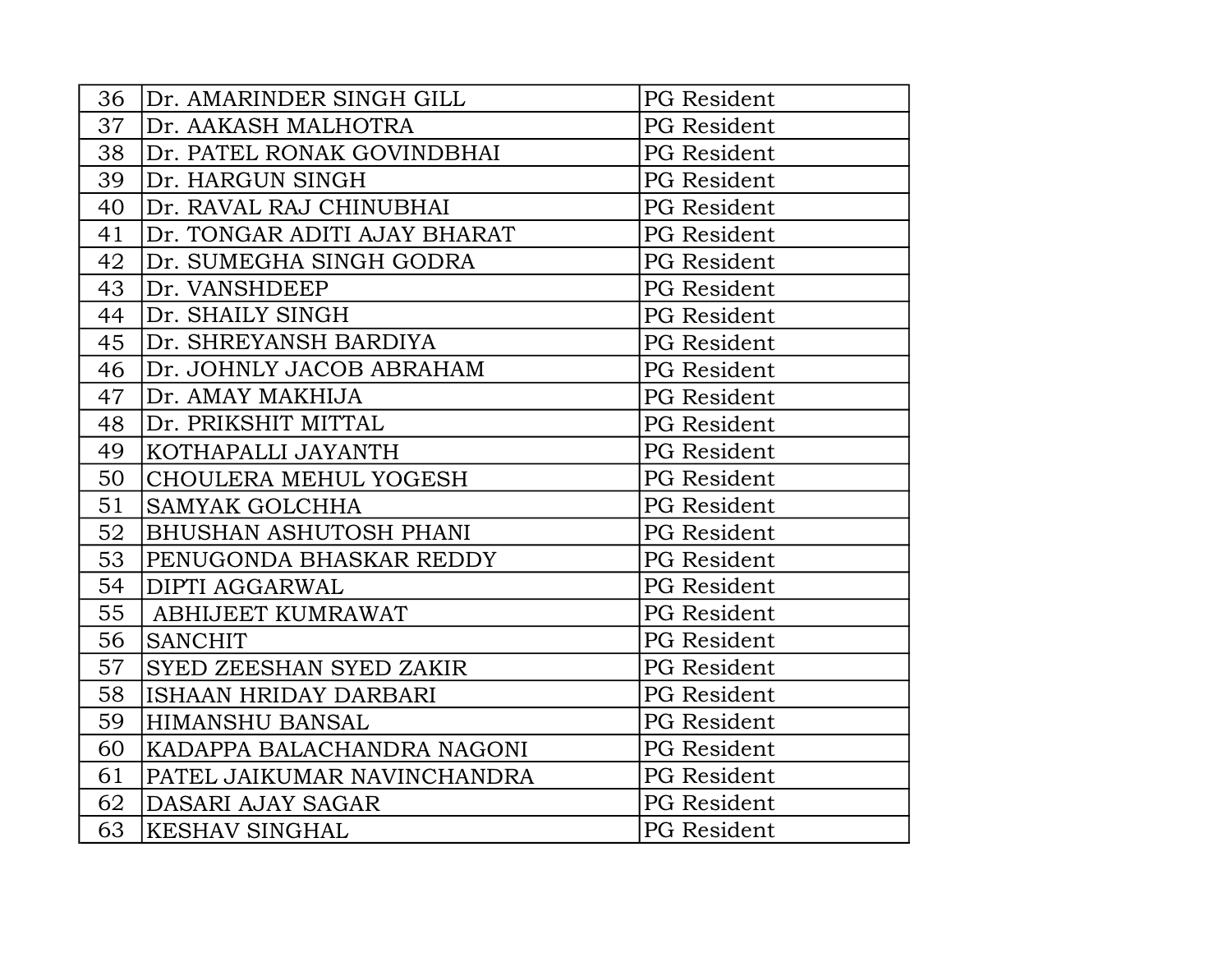| 64             | ABBAGANI ADITHYA          | PG Resident                |
|----------------|---------------------------|----------------------------|
| 65             | Rishita Garg              | <b>PG</b> Resident         |
| 66             | Esha Chaudhary            | PG Resident                |
| 67             | Chirag Sethi              | PG Resident                |
|                | Deptt. of T.B. & Chest    |                            |
| $\mathbf{1}$   | Dr. Jai Kishan            | Professor & HOD            |
| $\overline{2}$ | Dr. Achchhar Singh        | <b>Associate Professor</b> |
| 3              | Dr. Ajit Yadav            | <b>Assistant Professor</b> |
| $\overline{4}$ | Dr. Khushboo Khurana      | Senior Resident            |
| 5              | Dr. Spandan Biswas        | PG Resident                |
| 6              | Dr. Koppula Santosh Kumar | PG Resident                |
| $\overline{7}$ | Dr. Rishav Kumar Sinha    | <b>PG</b> Resident         |
| 8              | Dr. Aravind Guru Praksh M | PG Resident                |
| 9              | Dr. Dhengale Tushar Vijay | PG Resident                |
| 10             | Dr. Anchal Khanna         | PG Resident                |
| 11             | Dr. Aditya Saraswat       | PG Resident                |
| 12             | Dr. Kristel Bhalla        | PG Resident                |
|                |                           |                            |
|                | Deptt. of Skin            |                            |
| $\mathbf 1$    | Dr. Sanjiv Gupta          | Professor & HOD            |
| $\overline{2}$ | Dr. Aneet Mahendra        | Professor                  |
| 3              | Dr. Rohit Singla          | Assoc. Prof.               |
| $\overline{4}$ | Dr. Saurabh Gupta         | Sr. Resident               |
| 5              | Dr. Anuradha              | Sr. Resident               |
| 6              | Dr. VIVEK SINGH           | PG Resident                |
| $\overline{7}$ | Dr. KHATRIMEGHNA DEEPAK   | PG Resident                |
| 8              | Dr. UDYA CHAUHAN          | PG Resident                |
| 9              | Dr. JASLEEN KAUR          | <b>PG</b> Resident         |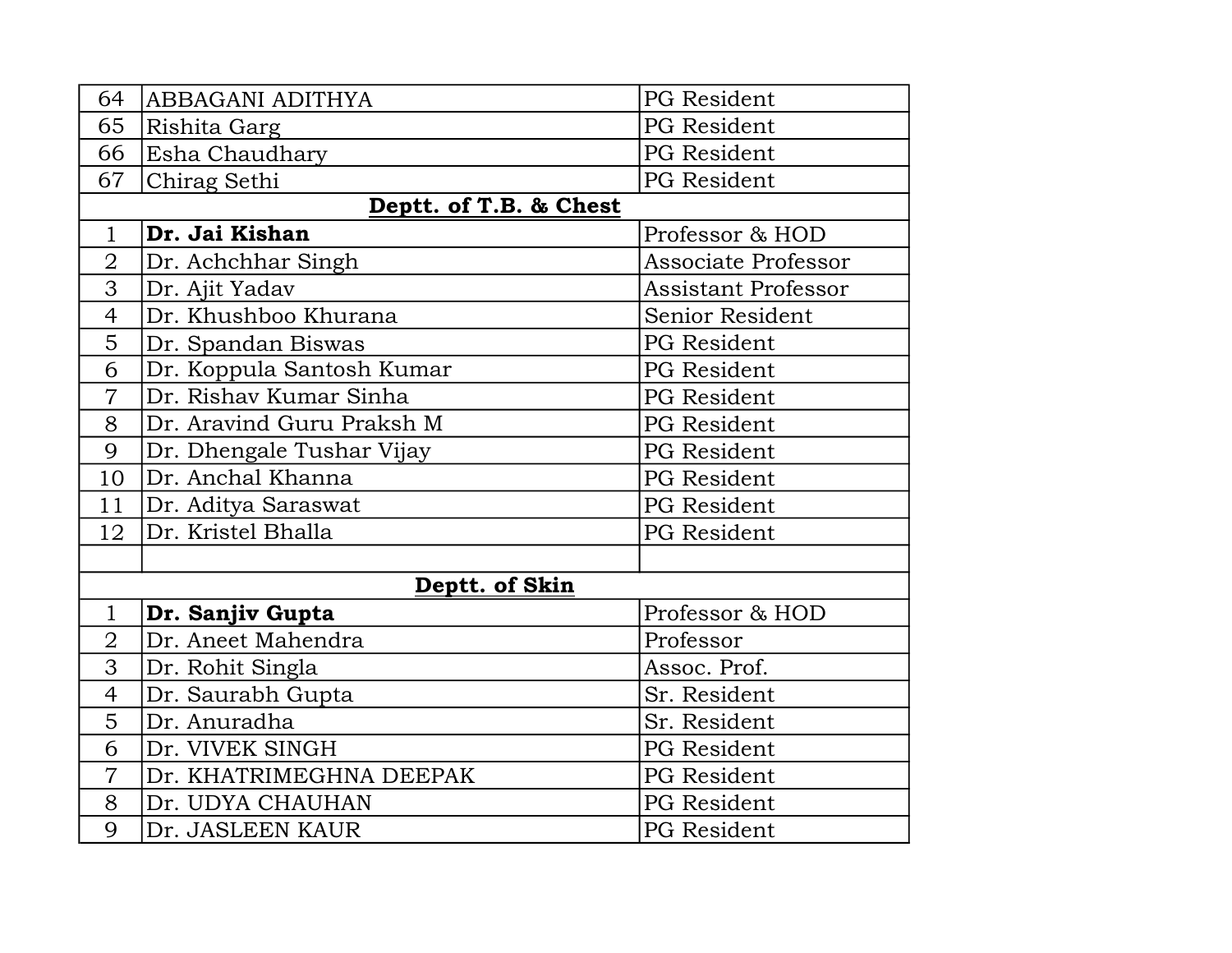| 10             | NEHA GOYAL                    | PG Resident                |
|----------------|-------------------------------|----------------------------|
| 11             | <b>ARUSHI GOEL</b>            | PG Resident                |
| 12             | <b>SAUMYA ANIL BANCHHOR</b>   | PG Resident                |
| 13             | JAMPURAM HARSHAVARDHAN        | PG Resident                |
|                |                               |                            |
|                |                               |                            |
|                | <b>Deptt. of Psychiatry</b>   |                            |
| $\mathbf{1}$   | Dr. Manish Bathla             | Professor & HOD            |
| $\overline{2}$ | Dr. Poonam Bharti             | Professor                  |
| 3              | Dr. Tanu Kundal               | <b>Associate Professor</b> |
| 4              | Dr. B. Sai Chaitanya Reddy    | <b>Assistant Professor</b> |
| $\overline{5}$ | Dr. Saminder Panchal          | Senior Resident            |
| 6              | Dr. Angad Harshbir Singh      | Senior Resident            |
| $\overline{7}$ | Dr. Amaneet Kaur              | PG Resident                |
| 8              | Dr. Ishrat Sibia              | PG Resident                |
| 9              | Dr. Aanchal Singh             | PG Resident                |
| 10             | Dr. Tanishq Gupta             | PG Resident                |
| 11             | Dr. Jasleen Kaur              | PG Resident                |
| 12             | Dr. Gauri Gupta               | PG Resident                |
|                |                               |                            |
|                | <b>Deptt. of Paediatrics</b>  |                            |
| $\mathbf{1}$   | Dr. Kusum Mahajan             | Professor & HOD            |
| $\overline{2}$ | Dr. Kirandeep Sodhi           | Professor                  |
| 3              | Dr. Ashwani Kumar Sood        | Professor                  |
| $\overline{4}$ | Dr. Suddapalli Sivaram Prasad | Professor                  |
| 5              | Dr. Anuradha Behl             | Assoc. Prof.               |
| 6              | Dr. Raman Sharma              | Asstt. Prof.               |
| $\overline{7}$ | Dr. Saguna Pandit             | Asstt. Prof.               |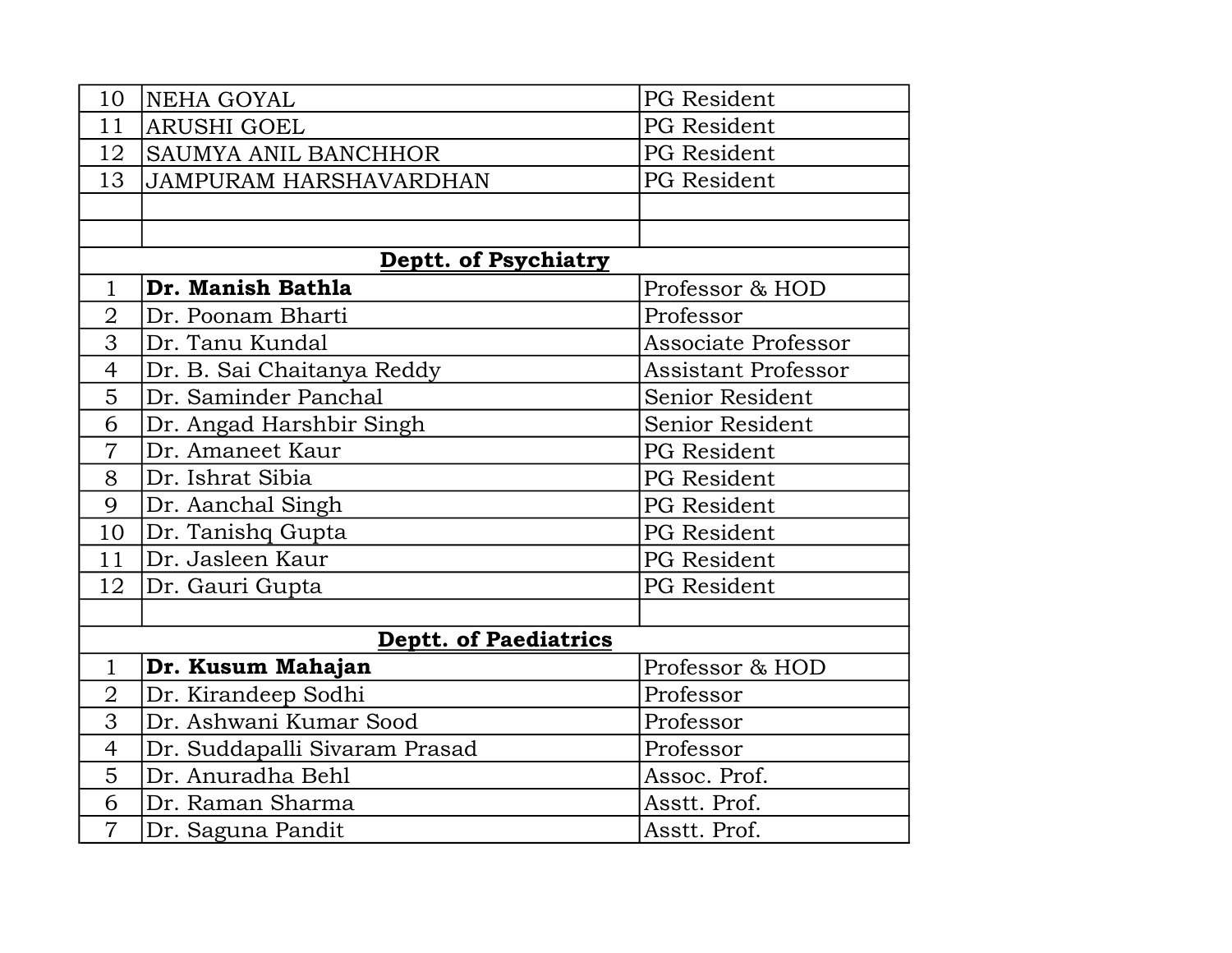| 8                                | Dr. Saniya Gupta         | Asstt. Prof.       |  |
|----------------------------------|--------------------------|--------------------|--|
| 9                                | Dr. Sudhir Mehta         | Asstt. Prof.       |  |
| 10                               | Dr. Sonam Aggarwal       | Asstt. Prof.       |  |
| 11                               | Dr. Nidhi Chadha         | Asstt. Prof.       |  |
| 12                               | Dr. Neharika Gupta       | Sr. Resident       |  |
| 13                               | Dr. Aradhana Gupta       | Sr. Resident       |  |
| 14                               | Dr. Meghana S.K.         | Sr. Resident       |  |
| 15                               | Dr. Vishwanath           | Sr. Resident       |  |
| 16                               | Dr. Pallavi Mohan        | PG Resident        |  |
| $17 \,$                          | Dr. Pooja Mohan          | PG Resident        |  |
| 18                               | Dr. Vishwa Nath K        | PG Resident        |  |
| 19                               | Dr. Ankita Thakur        | PG Resident        |  |
| 20                               | Dr. Devvratsinh Parmar   | PG Resident        |  |
| 21                               | Dr. Saloni Sinha         | <b>PG</b> Resident |  |
| 22                               | Dr. Rahul Rajawat        | PG Resident        |  |
| 23                               | Dr. Jyotika Sareen       | PG Resident        |  |
| 24                               | Dr. Ayushi               | PG Resident        |  |
| 25                               | Dr. Kuldeep Singh        | PG Resident        |  |
| 26                               | Dr. Pooja D.             | PG Resident        |  |
| 27                               | Dr. Palak                | <b>PG</b> Resident |  |
| 28                               | Dr. Varmora Bhavesh H    | PG Resident        |  |
| 29                               | Dr. Ipshit Batabyal      | PG Resident        |  |
| 30                               | Dr. Mayank Kumar         | <b>PG</b> Resident |  |
| 31                               | Dr. Avtar Garg           | PG Resident        |  |
| 32                               | Dr. Swati Chaudhary      | PG Resident        |  |
| 33                               | Dr. M. Dharani Yasaswani | PG Resident        |  |
|                                  |                          |                    |  |
| <b>Deptt. of General Surgery</b> |                          |                    |  |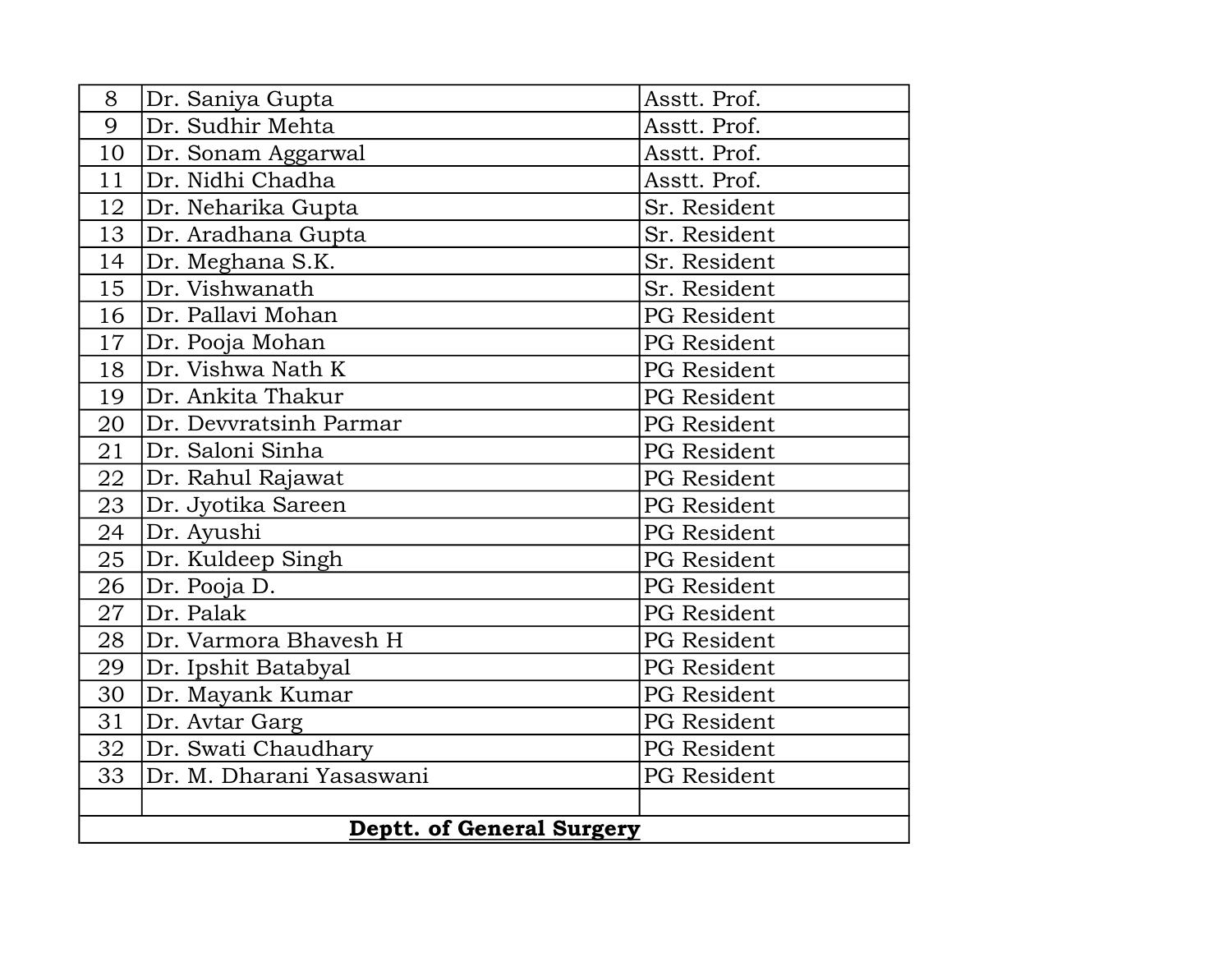| $\mathbf 1$    | Dr. P.K. Bhatia                      | Professor & HOD |
|----------------|--------------------------------------|-----------------|
| $\overline{2}$ | Dr. Ram Gopal Sharma                 | Professor       |
| 3              | Dr. Anand Thawait                    | Professor       |
| $\overline{4}$ | Dr. Subhash Chawla                   | Professor       |
| 5              | Dr. Atul Mahajan                     | Professor       |
| 6              | Dr. Sharadendu Bali                  | Professor       |
| $\overline{7}$ | Dr. G.S. Randhawa                    | Professor       |
| 8              | Dr. Pranav Kumar Sharma              | Professor       |
| 9              | Dr. Mahender Pal Singh               | Professor       |
| 10             | Dr. Nitish Dhawan                    | Assoc. Prof.    |
| 11             | Dr. Gaurav Singal                    | Assoc. Prof.    |
| 12             | Dr. Dipesh Goel                      | Assoc. Prof.    |
| 13             | Dr. Narinder Singh                   | Asstt. Prof.    |
| 14             | Dr. Karan Midha                      | Asstt. Prof.    |
| 15             | Dr. Rohit Kapoor                     | Asstt. Prof.    |
| 16             | Dr. Anwar Hussain                    | Asstt. Prof.    |
| 17             | Dr. Parul Garg                       | Asstt. Prof.    |
| 18             | Dr. Prateek Sharda                   | Asstt. Prof.    |
| 19             | Dr. Sukhnein Singh                   | Asstt. Prof.    |
| 20             | Dr. Suneel Mattoo                    | Asstt. Prof.    |
| 21             | Dr. Marmik Maheshbhai Sheth          | Sr. Resident    |
| 22             | Dr. Shivam Sharma                    | Sr. Resident    |
| 23             | Dr. Nitesh Singh                     | Sr. Resident    |
| 24             | Dr. Jose John Maliakal               | Sr. Resident    |
| 25             | Dr. K. Dhamande                      | Sr. Resident    |
| 26             | Dr. M. Kishore Kumar                 | Sr. Resident    |
| 27             | Dr. Patel Binoy Kumar Rajendra Kumar | Sr. Resident    |
| 28             | Dr. Ram Parajiya                     | Sr. Resident    |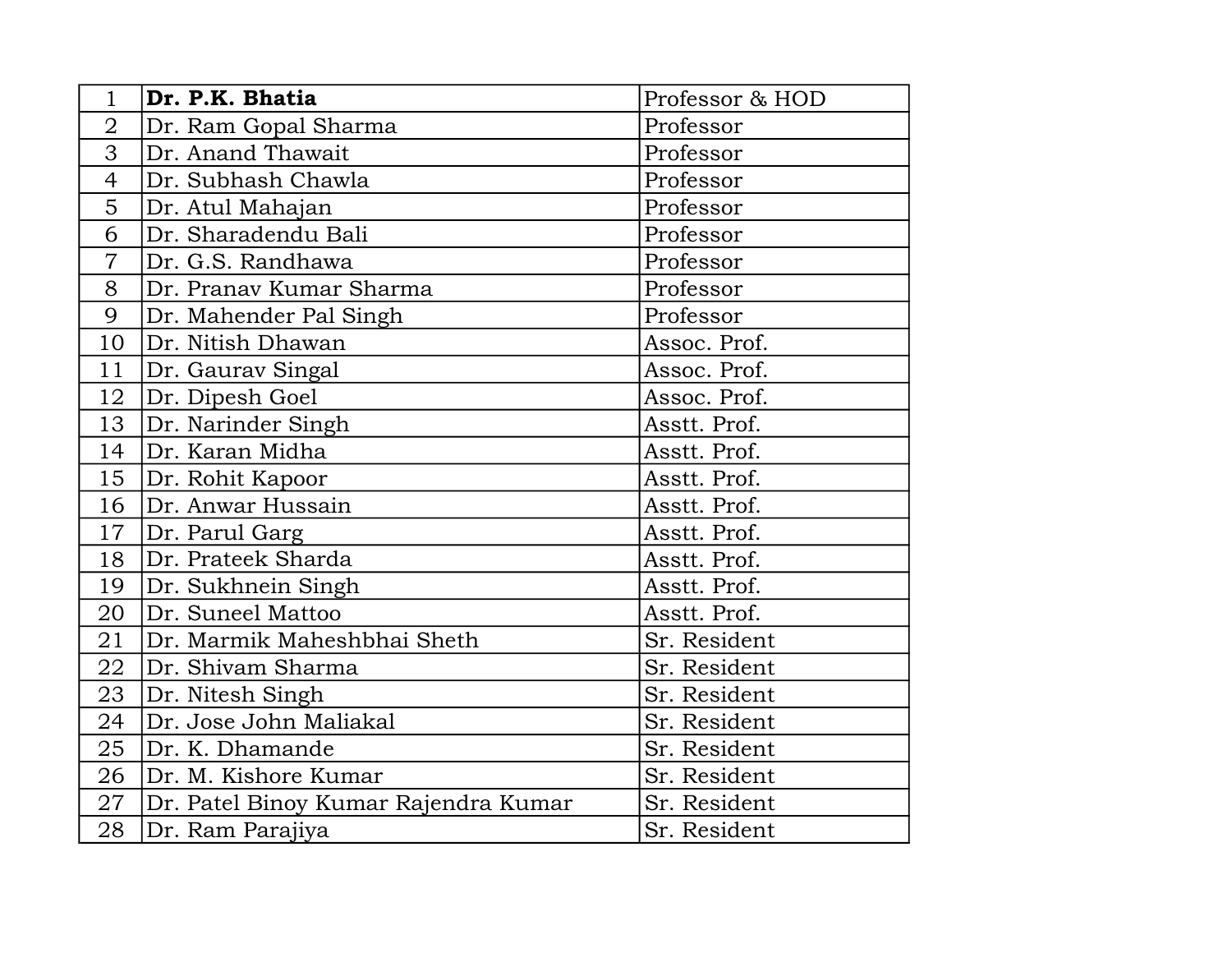| 29 | <b>MAYANK CHAUDHARY</b>     | PG Resident        |
|----|-----------------------------|--------------------|
| 30 | P BHAVANA                   | <b>PG</b> Resident |
| 31 | <b>DIVESH BHARADWAJ</b>     | PG Resident        |
| 32 | SHOBHIT MAHESHWARI          | PG Resident        |
| 33 | <b>KAKAD ROMIL SUBHASH</b>  | PG Resident        |
| 34 | <b>SARTHAK KAUSHIK</b>      | PG Resident        |
| 35 | DEEPAK GARHWAL              | PG Resident        |
| 36 | SOUMYADEEP SAMANTARAY       | PG Resident        |
| 37 | <b>SAFARUDEEN S</b>         | PG Resident        |
| 38 | RAHUL KALYANAM              | PG Resident        |
| 39 | <b>RIJUTA DE</b>            | PG Resident        |
| 40 | SADAM MANOJ KUMAR           | PG Resident        |
| 41 | MRIGENDRA SINGH             | PG Resident        |
| 42 | SARAT CHANDRA GEDELA        | PG Resident        |
| 43 | <b>SHIVANI PK</b>           | PG Resident        |
| 44 | <b>SAJAL GUPTA</b>          | PG Resident        |
| 45 | <b>ITI BHARDWAJ</b>         | PG Resident        |
| 46 | PALLAVI CHAUHAN             | PG Resident        |
| 47 | PATIL ABOLI SAMEER          | PG Resident        |
| 48 | <b>DIVYA PAHAL</b>          | PG Resident        |
| 49 | SAKSHI ASHOK RAMNANI        | PG Resident        |
| 50 | <b>ANUJ</b>                 | PG Resident        |
| 51 | <b>HARSHIT KUMAR</b>        | <b>PG</b> Resident |
| 52 | HARSHITA MITTAL             | PG Resident        |
| 53 | <b>ARJUN PUROHIT</b>        | PG Resident        |
| 54 | MUMMIDI SATHISH CHANDRA TEJ | <b>PG</b> Resident |
| 55 | DOMAKUNTLA ATUL VISHWANATH  | PG Resident        |
| 56 | <b>ANHAD SINGH</b>          | PG Resident        |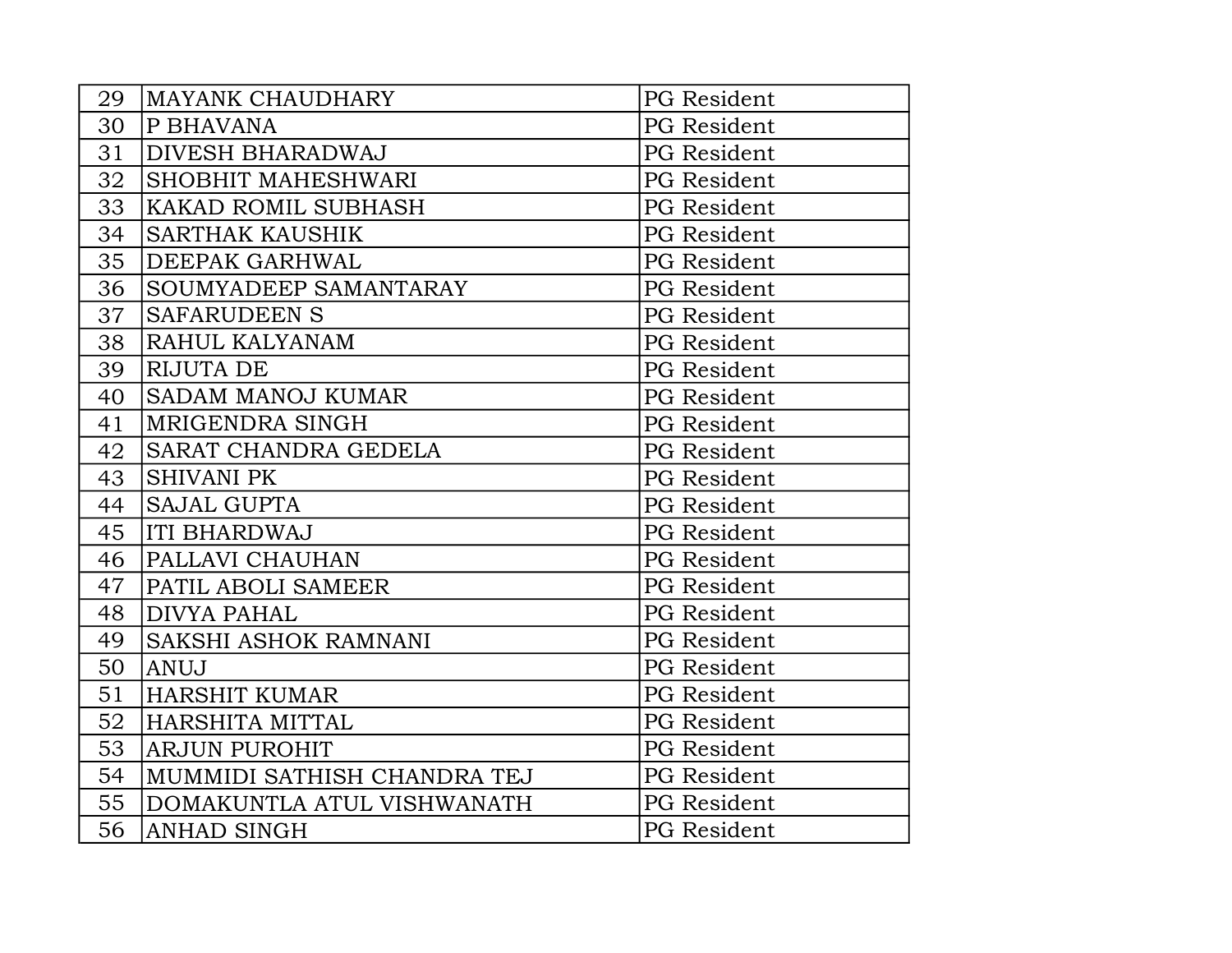| 57             | DAKSHITA ADLAKHA               | PG Resident        |
|----------------|--------------------------------|--------------------|
| 58             | THAKOR MRUGEN SHAILESHSINH     | PG Resident        |
| 59             | SHARMA ADITI SHRIKANT          | PG Resident        |
| 60             | Neeraj Verma                   | PG Resident        |
|                | <b>Deptt. of Orthopaedics</b>  |                    |
| $\mathbf{1}$   | Dr. Manjeet Singh              | Professor & HOD    |
| $\overline{2}$ | Dr. Anil Mehteni               | Professor          |
| 3              | Dr. Yogesh Sharma              | Professor          |
| $\overline{4}$ | Dr. Rakesh Kumar Gautam        | Professor          |
| 5              | Dr. Ramesh Chand Jindal        | Professor          |
| 6              | Dr. Misbah Mehraj              | Asstt. Prof.       |
| $\overline{7}$ | Dr. Himanshu Jain              | Asstt. Prof.       |
| 8              | Dr. Bharat Sharma              | Asstt. Prof.       |
| 9              | Dr. Suhail Malhotra            | Asstt. Prof.       |
| 10             | Dr. Dhruv Verma                | Asstt. Prof.       |
| 11             | Dr. Tarun Baghla               | Asstt. Prof.       |
| 12             | Dr. Praveen Thivari S          | Sr. Resident       |
| 13             | Dr. Nipun Aggarwal             | Sr. Resident       |
| 14             | Dr. Keshav Jindal              | Sr. Resident       |
| 15             | Dr. Sameer Khan                | Sr. Resident       |
| 16             | <b>JASHANDEEP SINGH CHAHAL</b> | <b>PG</b> Resident |
| 17             | MOHAMMED OBAIR MATEEN          | PG Resident        |
| 18             | <b>JOSHI UMANG RAJESHKUMAR</b> | PG Resident        |
| 19             | SIDHARTHA KHURANA              | <b>PG</b> Resident |
| 20             | <b>AYUSH JAIN</b>              | PG Resident        |
| 21             | <b>AKSHDEEP SINGH</b>          | PG Resident        |
| 22             | <b>DIVANSHU GOEL</b>           | <b>PG</b> Resident |
| 23             | <b>RITESH SHARMA</b>           | <b>PG</b> Resident |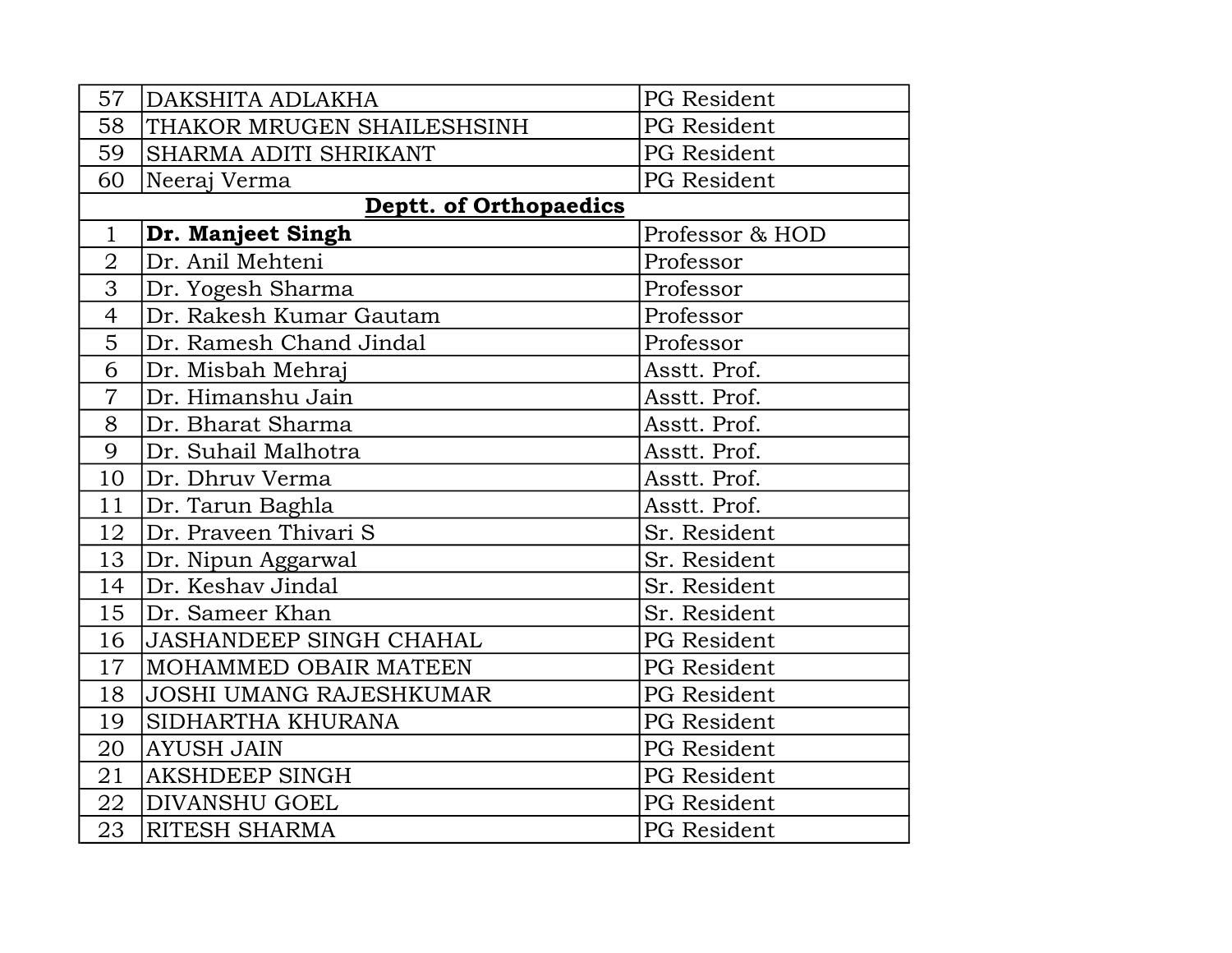| 24               | <b>SAGAR</b>                                   | PG Resident        |
|------------------|------------------------------------------------|--------------------|
| 25               | <b>ROHIT MANIVANNAN</b>                        | <b>PG</b> Resident |
| 26               | <b>SOLEMN THOUDAM</b>                          | <b>PG</b> Resident |
| 27               | <b>SHUBHAM</b>                                 | <b>PG</b> Resident |
| 28               | DURGA VENKATA SATYANARAYANA SWAMY KPG Resident |                    |
| 29               | <b>RAHUL GARG</b>                              | <b>PG</b> Resident |
| 30               | <b>SHIVANG KALA</b>                            | <b>PG</b> Resident |
| 31               | RAJA MUSTAFA KUTBIBHAI                         | <b>PG</b> Resident |
| 32               | <b>BOJANAPU BHANU PRAKASH</b>                  | <b>PG</b> Resident |
| 33               | SOLANKI KARAN SANJAYKUMAR                      | <b>PG</b> Resident |
|                  | <b>Deptt. of Ophthalmology</b>                 |                    |
| $\mathbf{1}$     | Dr. M.L. Pandey                                | Professor & HOD    |
| $\overline{2}$   | Dr. Amit Chopra                                | Professor          |
| 3                | Dr. Nitin Singh Salaria                        | Professor          |
| $\overline{4}$   | Dr. Kritika Singla                             | Asstt. Prof.       |
| 5                | Dr. Rupankar Sarkar                            | Asstt. Prof.       |
| 6                | Dr. Nancy                                      | Sr. Resident       |
| $\overline{7}$   | Dr. Navneet Kaur                               | Sr. Resident       |
| 8                | WAHEGURUPAL SINGH                              | PG Resident        |
| 9                | <b>JASLEEN SINGH</b>                           | <b>PG</b> Resident |
| 10               | LOVEPREET KAUR BILLING                         | <b>PG</b> Resident |
| 11               | <b>ANKITA SIHAG</b>                            | PG Resident        |
| 12               | <b>AASHNA UPPAL</b>                            | PG Resident        |
| 13               | <b>KARAN DIKSHIT</b>                           | <b>PG</b> Resident |
| 14               | <b>KABIR SINGH</b>                             | PG Resident        |
| 15               | <b>TANYA SHUKLA</b>                            | PG Resident        |
| Deptt. of E.N.T. |                                                |                    |
| $\mathbf{1}$     | Dr. Ginni Datta                                | Professor & HOD    |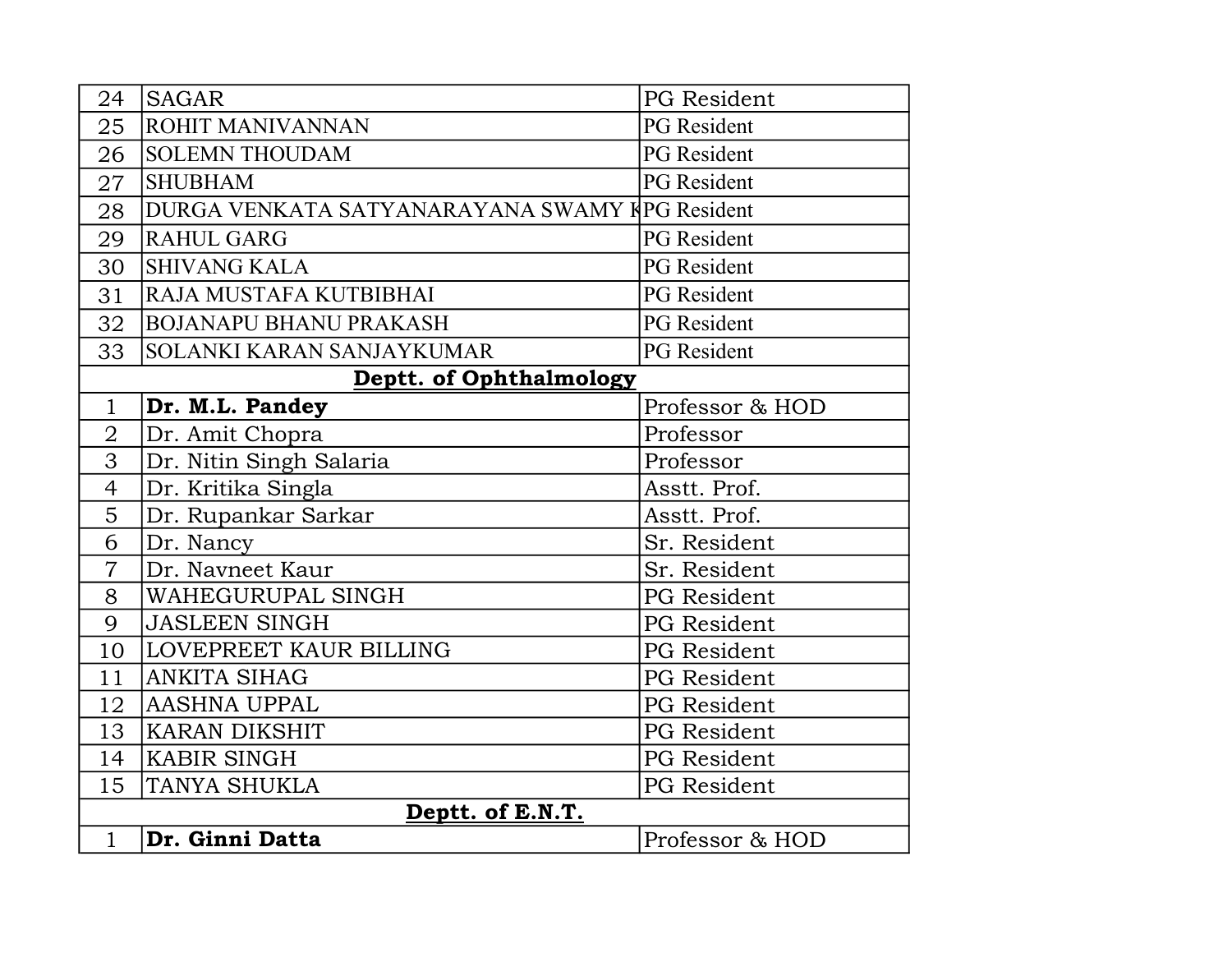| $\overline{2}$ | Dr. Gurchand Singh                 | Assoc. Prof.       |
|----------------|------------------------------------|--------------------|
| 3              | Dr. Bhushan Chauhan                | Assoc. Prof.       |
| $\overline{4}$ | Dr. Naiya Rao                      | Asstt. Prof.       |
| 5              | Dr. Rajdeep Singh                  | Asstt. Prof.       |
| 6              | Dr. Himani Singh                   | Sr. Resident       |
| $\overline{7}$ | Dr. Kiren Thomas                   | Sr. Resident       |
| 8              | Dr. Achintya Chawla                | PG Resident        |
| 9              | Dr. Surbhi Periwal                 | <b>PG</b> Resident |
| 10             | Dr. Bhavana S                      | PG Resident        |
| 11             | Dr. Amarjeet Kumar                 | PG Resident        |
| 12             | Dr. P. Swathi Potti                | <b>PG</b> Resident |
| 13             | Dr. Monalisha Singh                | PG Resident        |
| 14             | Dr. Shefali Sharma                 | PG Resident        |
| 15             | Dr. Mehakleen Kaur                 | PG Resident        |
|                |                                    |                    |
|                | Deptt. of Obstetrics & Gynaecology |                    |
| $\mathbf{1}$   | Dr. Ruby Bhatia                    | Professor & HOD    |
| $\overline{2}$ | Dr. Tejinder Kaur                  | Professor          |
| 3              | Dr. A.S. Dhillon                   | Professor          |
| $\overline{4}$ | Dr. Simmanjit kaur                 | Professor          |
| 5              | Dr. Sukhbir Pal Kaur               | Assoc. Prof.       |
| 6              | Dr. Mansi Kumar                    | Assoc. Prof.       |
| $\overline{7}$ | Dr. Priya Jindal                   | Asstt. Prof.       |
| 8              | Dr. Anshu Mujalda                  | Asstt. Prof.       |
| 9              | Dr. Deepika Sharma                 | Asstt. Prof.       |
| 10             | Dr. Agaram Suchi Deeksha           | Asstt. Prof.       |
| 11             | Dr. Priyanka Bansal                | Asstt. Prof.       |
| 12             | Dr. Aditi                          |                    |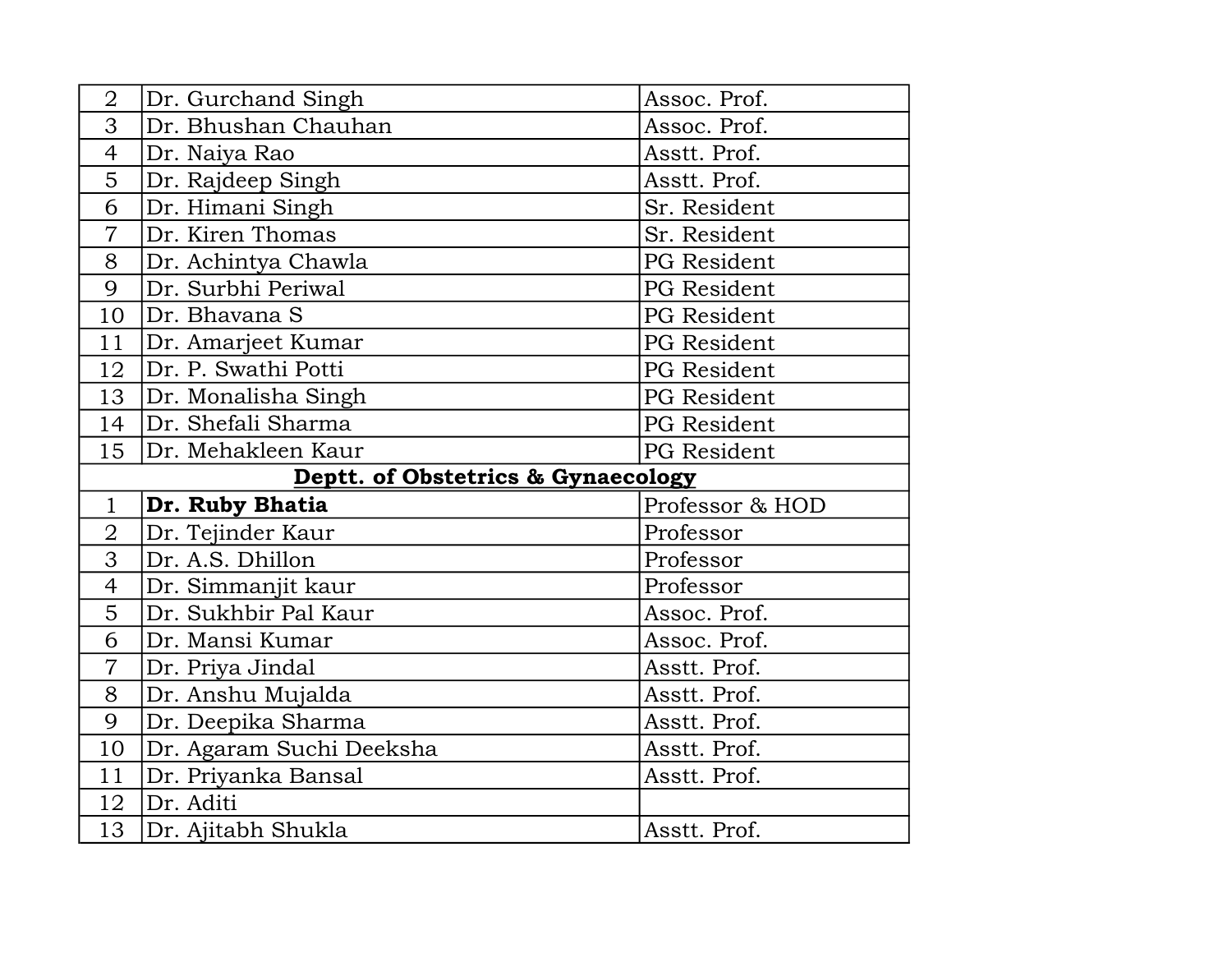| 14 | Dr. Battena Grace Evangelene | Sr. Resident       |
|----|------------------------------|--------------------|
| 15 | Dr. Arun Kalpdev             | Sr. Resident       |
| 16 | Dr. Disha                    | Sr. Resident       |
| 17 | Dr. Shilpa Bisla             | Sr. Resident       |
| 18 | Dr. Jatinder Pal Kaur        | Sr. Resident       |
| 19 | <b>ANMOL KALIA</b>           | PG Resident        |
| 20 | <b>MANISHA YADAV</b>         | PG Resident        |
| 21 | RISHIKA SAINI                | <b>PG</b> Resident |
| 22 | <b>KARTIKA PANDEY</b>        | PG Resident        |
| 23 | <b>REENA BISHT</b>           | PG Resident        |
| 24 | KALTHE BHAVIKA PRALHAD       | PG Resident        |
| 25 | PURNIMA SURABHI              | PG Resident        |
| 26 | <b>SHILPA BISLA</b>          | <b>PG</b> Resident |
| 27 | <b>ARSHDEEP KAUR</b>         | PG Resident        |
| 28 | <b>KARISHMA SINGH</b>        | PG Resident        |
| 29 | <b>DISHA</b>                 | <b>PG</b> Resident |
| 30 | <b>SAHIRA SHERBIR</b>        | PG Resident        |
| 31 | KAVERIPATTI KANNAN AISHWARYA | PG Resident        |
| 32 | <b>BHAVYA BURLAKANTI</b>     | PG Resident        |
| 33 | <b>VOGIREDDY SINDHU</b>      | PG Resident        |
| 34 | <b>TANISHA</b>               | <b>PG</b> Resident |
| 35 | <b>SUROJU KAVYA</b>          | PG Resident        |
| 36 | DANDAMUDI TARANYA CHOWDARY   | PG Resident        |
| 37 | <b>SHEENA KHATRI</b>         | <b>PG</b> Resident |
| 38 | <b>MANISHA KUMARI</b>        | PG Resident        |
| 39 | <b>KIRTI</b>                 | PG Resident        |
| 40 | <b>ROOHANIAT SINGH</b>       | PG Resident        |
| 41 | <b>SAMAY MAKROO</b>          | <b>PG</b> Resident |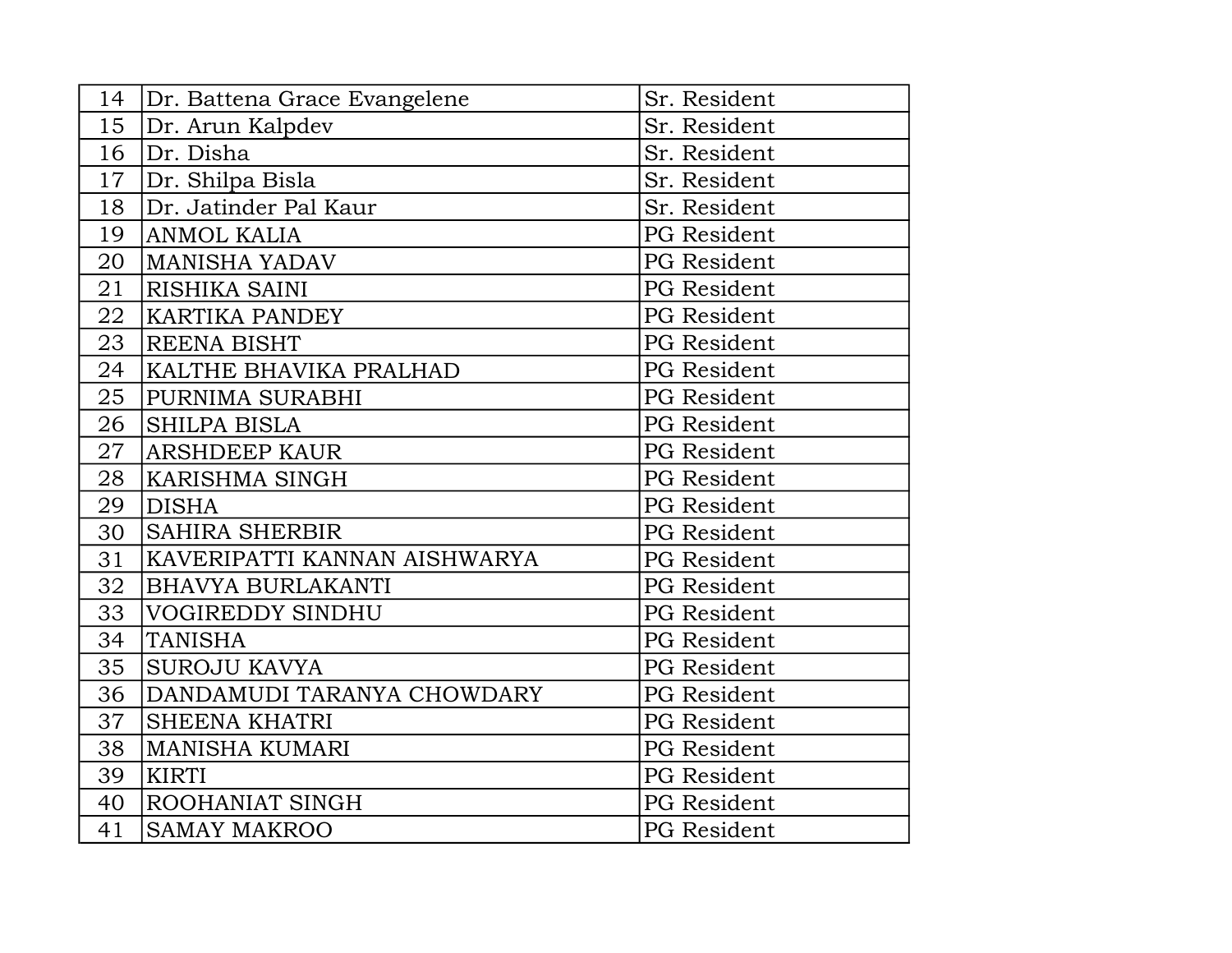| 42                    | SANGHAMITRA SINGH               | PG Resident                |
|-----------------------|---------------------------------|----------------------------|
| 43                    | <b>AVLEEN KAUR SANDHU</b>       | <b>PG</b> Resident         |
| 44                    | SANGRILA PATTNAIK               | PG Resident                |
| 45                    | SOLANKI JIGAL PRAKASHBHAI       | PG Resident                |
| 46                    | PRIYANKA SINGH                  | <b>PG</b> Resident         |
| 47                    | <b>BHAVYA DUBEY</b>             | PG Resident                |
| 48                    | <b>NEHA KUMARI</b>              | PG Resident                |
| 49                    | <b>MAULSHRI SINGH</b>           | <b>PG</b> Resident         |
| 50                    | KOMAL BANSAL                    | PG Resident                |
| 51                    | POOJA PRERAK SHAH               | PG Resident                |
| Deptt. of Anaesthesia |                                 |                            |
| $\mathbf{1}$          | Dr. Ram Nandan Prasad           | <b>Professor &amp; HOD</b> |
| $\overline{2}$        | Dr. Sapna Bansal                | Professor                  |
| 3                     | Dr. Seema Prasad                | Professor                  |
| $\overline{4}$        | Dr. Babita Ramdev               | Professor                  |
| 5                     | Dr. Lakesh Kumar Anand          | Professor                  |
| 6                     | Dr. Anisha Puri                 | Professor                  |
| $\overline{7}$        | Dr. Mehak Dureja                | Assistant Professor        |
| 8                     | Dr. Amandeep Singh              | <b>Assistant Professor</b> |
| 9                     | Dr. Arvinpreet Kaur             | <b>Assistant Professor</b> |
| 10                    | Dr. Parul Gupta                 | <b>Assistant Professor</b> |
| 11                    | Dr. Reema Aggarwal              | <b>Assistant Professor</b> |
| 12                    | Dr. Geetashu Duggal             | <b>Assistant Professor</b> |
| 13                    | Dr. Namrata Gupta               | <b>Assistant Professor</b> |
| 14                    | Dr. Hersimran Kaur              | Sr. Resident               |
| 15                    | Dr. Tapkirat Singh              | Sr. Resident               |
| 16                    | Dr. Madhumathi M.               | Sr. Resident               |
| 17                    | Dr. Praveena Venkat Reddy Redum | Sr. Resident               |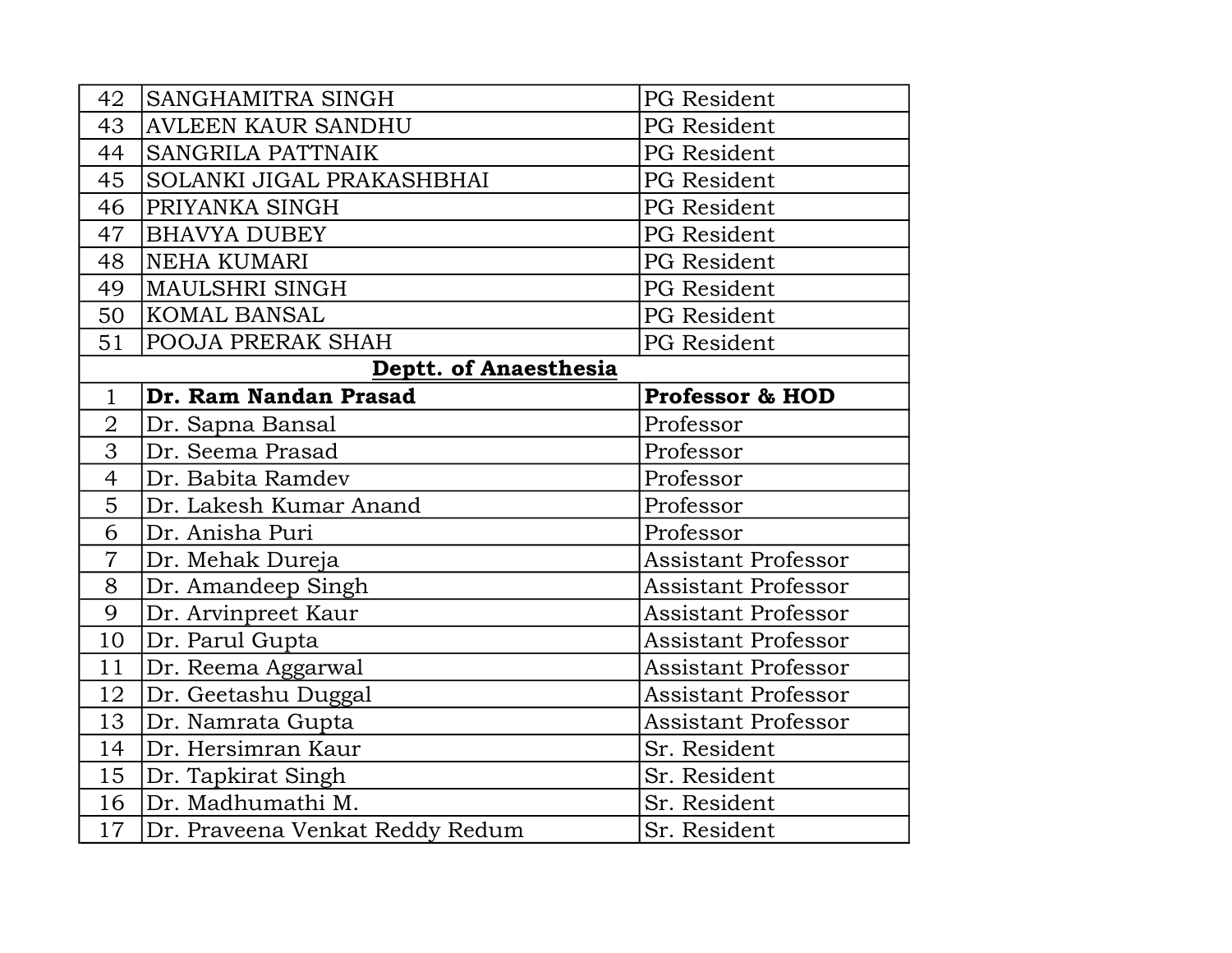| 18 | Dr. Himank Chadha          | Sr. Resident |
|----|----------------------------|--------------|
| 19 | <b>ASHITA RUKMINI</b>      | PG Resident  |
| 20 | <b>MADHAV CHOUDHARY</b>    | PG Resident  |
| 21 | NEHA JHA                   | PG Resident  |
| 22 | LALIT KUMAR                | PG Resident  |
| 23 | <b>PANKAJ KUMAR</b>        | PG Resident  |
| 24 | <b>NOORJIT SIDHU</b>       | PG Resident  |
| 25 | <b>TAMANNA YADAV</b>       | PG Resident  |
| 26 | GADHAVI JAYRAJ MAHESHKUMAR | PG Resident  |
| 27 | <b>PRANAY SAH</b>          | PG Resident  |
| 28 | <b>MEGHA TYAGI</b>         | PG Resident  |
| 29 | <b>MANVI GARG</b>          | PG Resident  |
| 30 | TANUSHREE                  | PG Resident  |
| 31 | <b>ARUN YADAV</b>          | PG Resident  |
| 32 | SREENIDHI S S              | PG Resident  |
| 33 | Sristhi Jakhar             | PG Resident  |
| 34 | Samudra Saikat Goswami     | PG Resident  |
| 35 | Anwesha Sarkar             | PG Resident  |
| 36 | Karan Malhotra             | PG Resident  |
| 37 | Tania Ghosh                | PG Resident  |
| 38 | Harnoor Singh              | PG Resident  |
| 39 | Harpriya Sara              | PG Resident  |
| 40 | Lintu Vincent              | PG Resident  |
| 41 | Faisal Shah Jamaludeen     | PG Resident  |
| 42 | Aarushi Thakur             | PG Resident  |
| 43 | Kuroma Mahesh Kumar Yadav  | PG Resident  |
| 44 | Duvyu S Karthik K          | PG Resident  |
| 45 | Shivangi Sharma            | PG Resident  |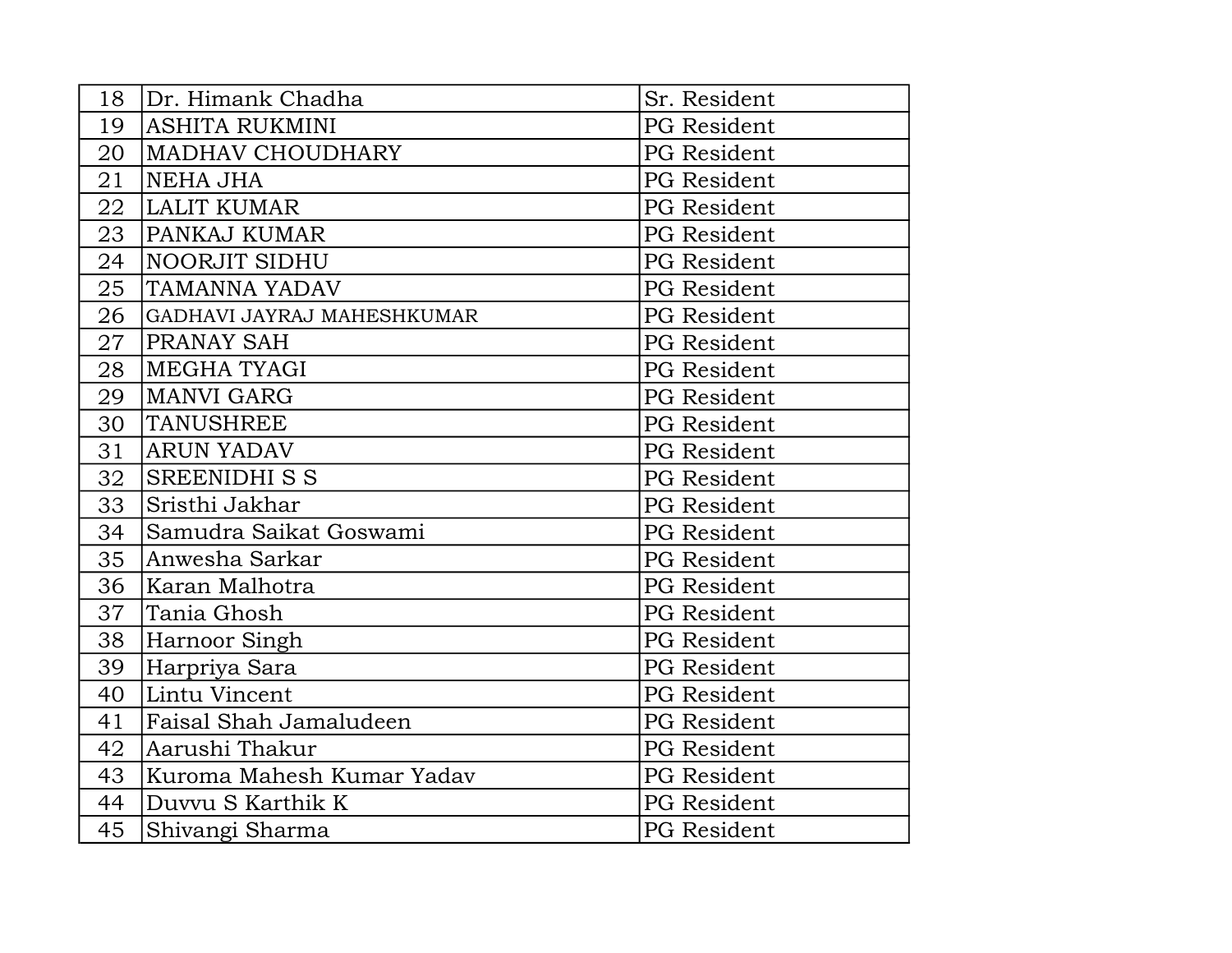| 46                               | Rekha Sevda             | PG Resident        |
|----------------------------------|-------------------------|--------------------|
|                                  |                         |                    |
| <b>Deptt. of Radio-Diagnosis</b> |                         |                    |
| $\mathbf{1}$                     | Dr. Amit Mittal         | Professor & HOD    |
| $\overline{2}$                   | Dr. Aditi Vohra         | Professor          |
| 3                                | Dr. Harneet Narula      | Professor          |
| $\overline{4}$                   | Dr. Sohan Singh         | Professor          |
| 5                                | Dr. Puneet Mittal       | Professor          |
| 6                                | Dr. Ranjana Gupta       | Professor          |
| $\overline{7}$                   | Dr. Sanjay Sethi        | Professor          |
| 8                                | Dr. Amit Jain           | Asstt. Prof.       |
| 9                                | Dr. Gunjan Jindal       | Asstt. Prof.       |
| 10                               | Dr. Atul Sharma         | Asstt. Prof.       |
| 11                               | Dr. Amit Shrivastava    | Asstt. Prof.       |
| 12                               | Dr. Tushar Singla       | Sr. Resident       |
| 13                               | Dr. Kritika             | Sr. Resident       |
| 14                               | Dr. Astha Garg          | Sr. Resident       |
| 15                               | Dr. Debatiya Mitra      | Sr. Resident       |
| 16                               | Dr. Shivani             | Sr. Resident       |
| 17                               | Dr. Jasmeet Singh       | Sr. Resident       |
| 18                               | MOZARKAR MUGDHA SUBHASH | PG Resident        |
| 19                               | <b>RIDHI PURI</b>       | PG Resident        |
| 20                               | DEVANJAL KAPILA         | PG Resident        |
| 21                               | <b>TANYA SHARMA</b>     | <b>PG</b> Resident |
| 22                               | <b>SNEHA CHOUDHARY</b>  | PG Resident        |
| 23                               | <b>SHOBIT RATTAN</b>    | PG Resident        |
| 24                               | DEEPANSHU SUHAG         | PG Resident        |
| 25                               | <b>VAIBHAV YADAV</b>    | <b>PG</b> Resident |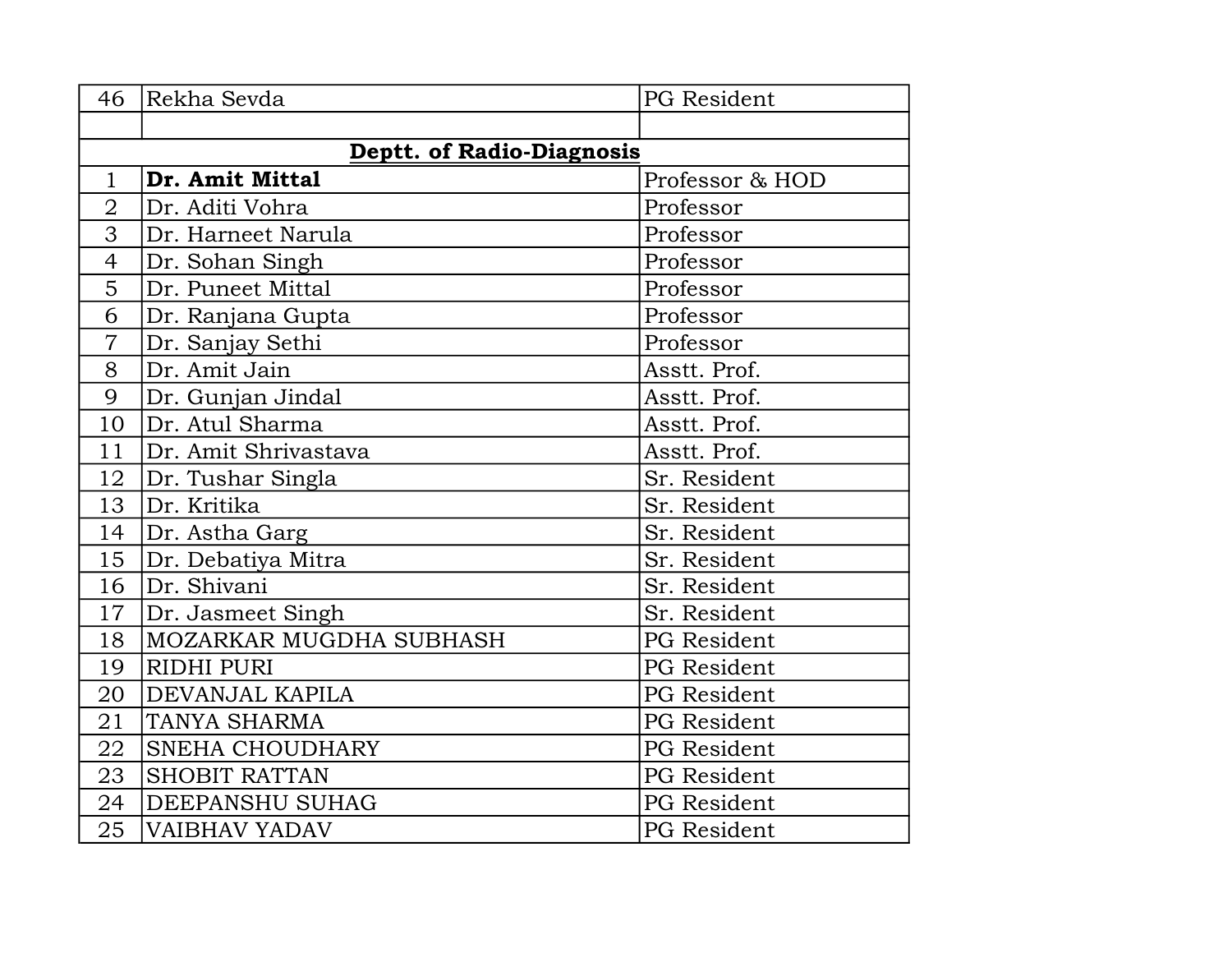| 26                                | SHUBHANGI GUPTA                | PG Resident        |
|-----------------------------------|--------------------------------|--------------------|
| 27                                | <b>GURSHAAN SINGH MAKKAR</b>   | <b>PG</b> Resident |
| 28                                | <b>ARCHIT JAIN</b>             | PG Resident        |
| 29                                | <b>SHAGUN SAINI</b>            | PG Resident        |
| 30                                | MANISHA RUCHANDANI             | <b>PG</b> Resident |
| 31                                | SHIVAM SOOD                    | PG Resident        |
| 32                                | <b>AKARSHIT MAHAJAN</b>        | PG Resident        |
| 33                                | CHANDRIKA MAKKER               | PG Resident        |
| 34                                | ASHIMA SAXENA                  | <b>PG</b> Resident |
| 35                                | <b>ROHAN CHAUBE</b>            | <b>PG</b> Resident |
| 36                                | <b>SRISHTI MANN</b>            | PG Resident        |
| 37                                | <b>RAVJOT SINGH BAINS</b>      | <b>PG</b> Resident |
| 38                                | PARNIKA SINGH                  | PG Resident        |
| 39                                | <b>SMRITI KHASA</b>            | <b>PG</b> Resident |
| 40                                | GHEEWALA NAVAL MAYURBHAI       | PG Resident        |
| 41                                | GOTTUMUKKALA MAICHAEL          | <b>PG</b> Resident |
| 42                                | <b>SIMRAN JAIN</b>             | PG Resident        |
| 43                                | <b>AVI AGRAWAL</b>             | PG Resident        |
| 44                                | PATEL BHARGAVIBEN DINESH KUMAR | PG Resident        |
| 45                                | <b>AANCHAL KATARIA</b>         | PG Resident        |
| <b>Deptt. of Cardiology</b>       |                                |                    |
| $\mathbf{1}$                      | Dr. Rajeev Bhardwaj            | Professor & HOD    |
| $\overline{2}$                    | Dr. Anupam Bhambhani           | Professor          |
| 3                                 | Dr. Sivaji Patibandla          | Asstt. Prof.       |
| $\overline{4}$                    | Dr. Gaurav Aggarwal            | <b>DM</b> Resident |
| $\overline{5}$                    | Dr. Mehroj Ahmed               | <b>DM</b> Resident |
| 6                                 | Dr. Taniya Pruthi              | <b>DM</b> Resident |
| <b>Deptt. of Gastroenterology</b> |                                |                    |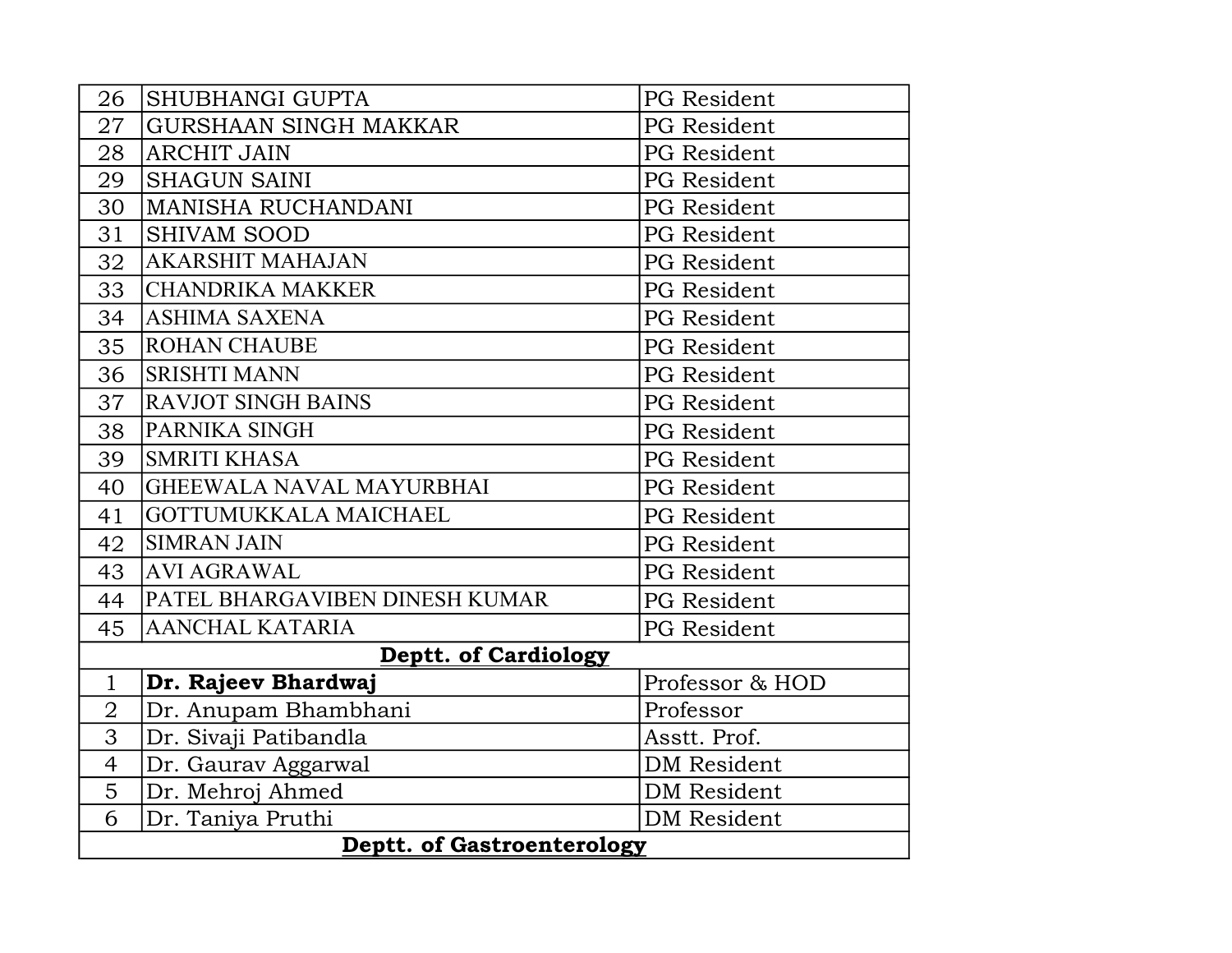| $\mathbf{1}$           | Dr. Vivek Ahuja           | Assoc. Prof. & HOD  |  |
|------------------------|---------------------------|---------------------|--|
| $\overline{2}$         | Dr. Paraag Kumar          | Assoc. Prof.        |  |
| 3                      | Dr. Vinayak Kala          | <b>DM</b> Resident  |  |
| $\overline{4}$         | Dr. Rajpreet Brar         | <b>DM</b> Resident  |  |
| 5                      | Dr. Himanshu Goyal        | <b>DM</b> Resident  |  |
| 6                      | Dr. Kapil Dev             | <b>DM</b> Resident  |  |
| $\overline{7}$         | Dr. Shaurya Goyal         | <b>DM</b> Resident  |  |
|                        | Deptt. of Neurosurgery    |                     |  |
| $\mathbf{1}$           | Dr. Gavinder Singh Bindra | Professor & HOD     |  |
| $\overline{2}$         | Dr. Ajaydeep Singh        | Assoc. Prof.        |  |
| 3                      | Dr. Rajeev Goel           | Asstt. Prof.        |  |
|                        |                           |                     |  |
|                        | Deptt. of Urology         |                     |  |
| $\mathbf{1}$           | Dr. Rajesh Khanna         | Professor & HOD     |  |
| $\overline{2}$         | Dr. Gaurav Kochhar        | Asstt. Professor    |  |
| 3                      | Dr. Inder Nath Verma      | Asstt. Professor    |  |
| $\overline{4}$         | Dr. Mushtaq Ahmed         | Asstt. Professor    |  |
| 5                      | Dr. Adeed Singh           | <b>MCh Resident</b> |  |
| 6                      | Dr. Bharat Sharma         | <b>MCh Resident</b> |  |
| $\overline{7}$         | Dr. Ashish Pal Singh      | <b>MCh Resident</b> |  |
| 8                      | Dr. Aadhar Khera          | <b>MCh Resident</b> |  |
| 9                      | Dr. Pankaj Kumar Verma    | <b>MCh Resident</b> |  |
| 10                     | Dr. Aishwarya Avnish      | MCh Resident        |  |
| Deptt. of Radiotherapy |                           |                     |  |
| $\mathbf{1}$           | Dr. Rajeev Kr. Seam       | Professor & HOD     |  |
| $\overline{2}$         | Dr. S.V.S. Bala           | Assoc. Professor    |  |
| 3                      | Dr. Deepika Malik         | Asstt. Professor    |  |
| $\overline{4}$         | Dr. Laxman Pandey         | Asstt. Professor    |  |